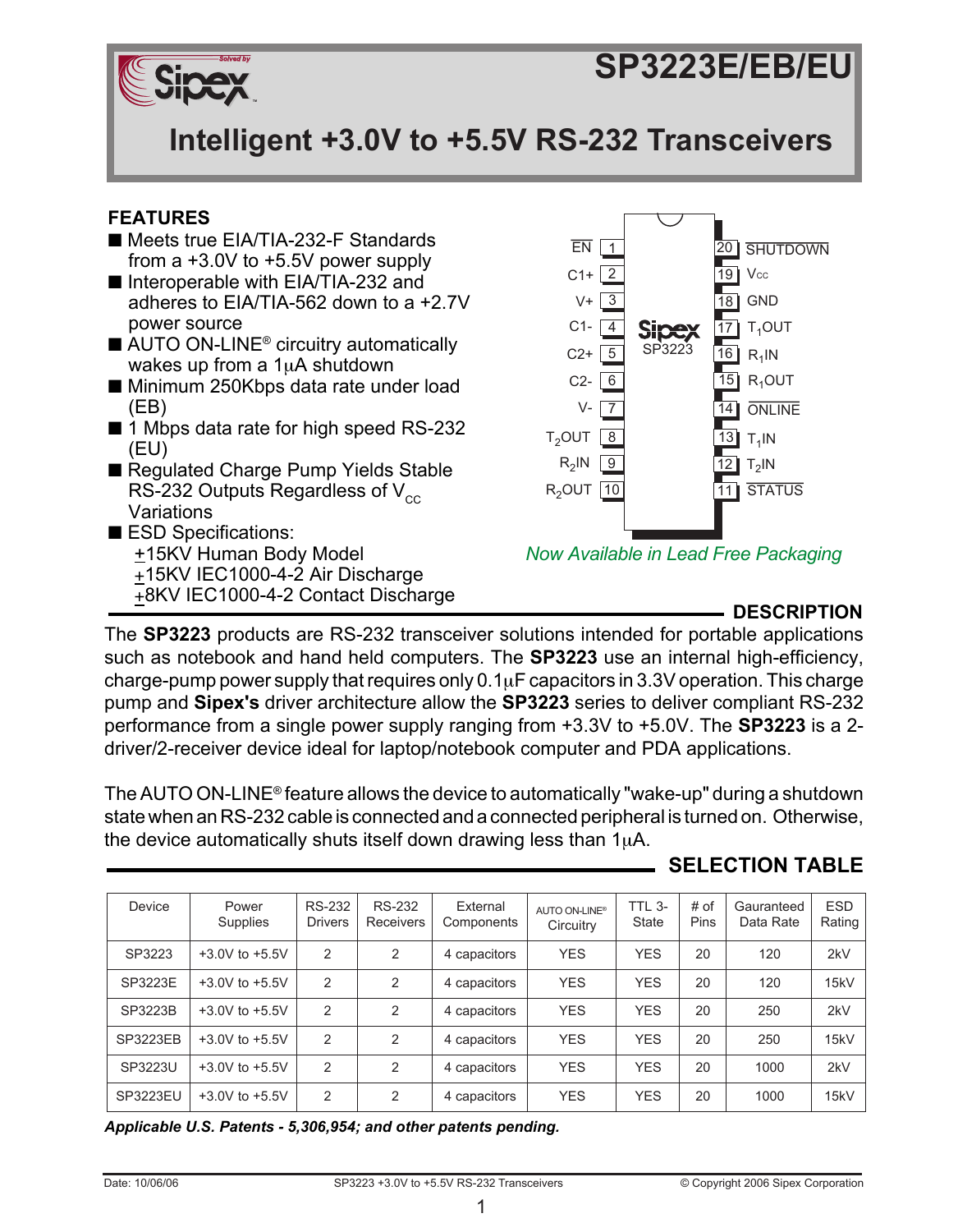# **ABSOLUTE MAXIMUM RATINGS**

These are stress ratings only and functional operation of the device at these ratings or any other above those indicated in the operation sections of the specifications below is not implied. Exposure to absolute maximum rating conditions for extended periods of time may affect reliability and cause permanent damage to the device.

| Input Voltages                          |  |
|-----------------------------------------|--|
| TxIN, ONLINE,                           |  |
| SHUTDOWN, EN (SP3223)-0.3V to Vcc +0.3V |  |
|                                         |  |
|                                         |  |

#### **Output Voltages**

| RxOUT, $\overline{STAT}$ US0.3V to (V <sub>cc</sub> + 0.3V) |  |
|-------------------------------------------------------------|--|
| <b>Short-Circuit Duration</b>                               |  |
|                                                             |  |
|                                                             |  |

#### **Power Dissipation per package**

20-pin SSOP (derate 9.25mW/°C above +70°C)....750mW 20-pin TSSOP (derate 11.1mW/°C above +70°C)..900mW

**ELECTRICAL CHARACTERISTICS**

**NOTE 1**: V+ and V- can have maximum magnitudes of 7V, but their absolute difference cannot exceed 13V.

| <b>PARAMETER</b>                                                          | MIN.              | TYP.           | MAX.                | <b>UNITS</b> | <b>CONDITIONS</b>                                                                                                                                        |
|---------------------------------------------------------------------------|-------------------|----------------|---------------------|--------------|----------------------------------------------------------------------------------------------------------------------------------------------------------|
| <b>DC CHARACTERISTICS</b><br>Supply Current,<br>AUTO ON-LINE <sup>®</sup> |                   | 1.0            | 10 <sup>1</sup>     | μA           | All $RxIN$ open, $ONLINE = GND$ ,<br>$\overline{\text{SHUTDOWN}} = V_{\text{cc}}$ , TxIN=V <sub>cc</sub> or<br>GND, $V_{CC}$ = +3.3V, $T_{AMB}$ = +25° C |
| Supply Current, Shutdown                                                  |                   | 1.0            | 10                  | μA           | $SHUTDOWN = GND, TxIN=V_{cc}$ or<br>GND, $V_{\text{cc}} = +3.3V$ , $T_{\text{AMB}} = +25^{\circ}$ C                                                      |
| Supply Current,<br>AUTO ON-LINE <sup>®</sup> Disabled                     |                   | 0.3            | 1.0                 | mA           | ONLINE = SHUTDOWN = $V_{cc}$ ,<br>no load, $V_{cc} = +3.3V$ , $T_{AMB} = +25^{\circ}$ C                                                                  |
| <b>LOGIC INPUTS AND RECEIVER OUTPUTS</b>                                  |                   |                |                     |              |                                                                                                                                                          |
| Input Logic Threshold<br><b>LOW</b><br><b>HIGH</b>                        | <b>GND</b><br>2.0 |                | 0.8<br>$V_{\rm cc}$ | $\vee$       | $V_{\text{cc}}$ = +3.3V or +5.0V, TxIN,<br>EN, ONLINE, SHUTDOWN                                                                                          |
| Input Leakage Current                                                     |                   | ±0.01          | ±1.0                | μA           | TxIN, EN, ONLINE, SHUTDOWN,<br>$T_{\text{AMB}}$ = +25° C, V <sub>IN</sub> = OV to V <sub>CC</sub>                                                        |
| Output Leakage Current                                                    |                   | ±0.05          | ±10                 | μA           | Receivers disabled,<br>$V_{\text{out}}$ = OV to $V_{\text{cc}}$                                                                                          |
| Output Voltage LOW                                                        |                   |                | 0.4                 | V            | $I_{OUT} = 1.6mA$                                                                                                                                        |
| <b>Output Voltage HIGH</b>                                                | $V_{cc}$ - 0.6    | $V_{cc}$ - 0.1 |                     | V            | $I_{\text{out}} = -1.0 \text{mA}$                                                                                                                        |

Unless otherwise noted, the following specifications apply for  $V_{CC} = +3.0V$  to  $+5.5V$  with  $T_{AMB} = T_{MIN}$  to  $T_{MAX}$ .<br>Typical values apply at  $V = +3.3V$  or  $+5.0V$  and  $T = -25\degree C$ . (Note 2)

**NOTE 2**: C1 - C4 0.1µF, tested at 3.3V ±10%.

 $C1 = 0.047 \mu$ F, C2-C4 = 0.33 $\mu$ F, tested at 5V $\pm$ 10%.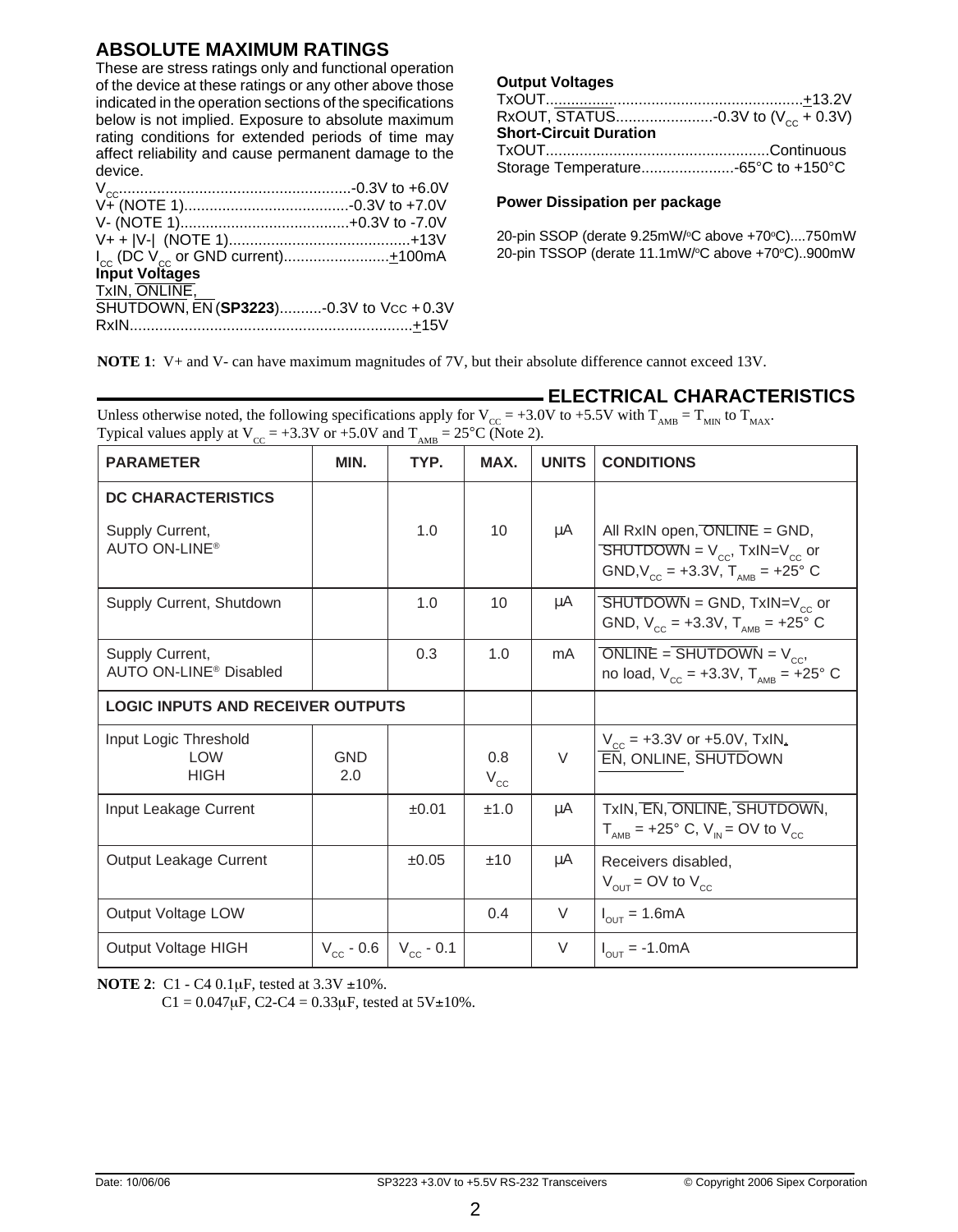# **ELECTRICAL CHARACTERISTICS**

Unless otherwise noted, the following specifications apply for  $V_{CC} = +3.0V$  to  $+5.5V$  with  $T_{AMB} = T_{MIN}$  to  $T_{MAX}$ . Typical values apply at  $V_{\text{cc}} = +3.3V$  or  $+5.0V$  and  $T_{\text{AMB}} = 25^{\circ}\text{C}$  (Note 2).

| <b>PARAMETER</b>                                                                 | MIN.           | TYP. | MAX.           | <b>UNITS</b> | <b>CONDITIONS</b>                                                                          |
|----------------------------------------------------------------------------------|----------------|------|----------------|--------------|--------------------------------------------------------------------------------------------|
| <b>DRIVER OUTPUTS</b>                                                            |                |      |                |              |                                                                                            |
| Output Voltage Swing                                                             | ±5.0           | ±5.4 |                | V            | All driver outputs loaded with $3K\Omega$<br>to GND, $T_{\text{AMB}}$ = +25° C             |
| <b>Output Resistance</b>                                                         | 300            |      |                | Ω            | $V_{cc} = V + = V - =$ ZeroV, $V_{OUT} = \pm 2V$                                           |
| <b>Output Short-Circuit Current</b>                                              |                | ±35  | ±60            | mA           | $V_{\text{out}} = \text{Zero}V$                                                            |
| Output Leakage Current                                                           |                |      | ±25            | μA           | $V_{cc}$ = ZeroV or 3.0V to 5.5V,<br>$V_{\text{out}} = \pm 12 \text{kV}$ , Driver disabled |
| <b>RECEIVER INPUTS</b>                                                           |                |      |                |              |                                                                                            |
| Input Voltage Range                                                              | $-15$          |      | 15             | $\vee$       |                                                                                            |
| Input Threshold LOW                                                              | 0.6            | 1.2  |                | V            | $V_{cc} = 3.3V$                                                                            |
| Input Threshold LOW                                                              | 0.8            | 1.5  |                | V            | $V_{cc} = 5.0V$                                                                            |
| Input Threshold HIGH                                                             |                | 1.5  | 2.4            | V            | $V_{cc} = 3.3V$                                                                            |
| Input Threshold HIGH                                                             |                | 1.8  | 2.4            | V            | $V_{cc} = 5.0V$                                                                            |
| Input Hysteresis                                                                 |                | 0.3  |                | V            |                                                                                            |
| Input Resistance                                                                 | 3              | 5    | $\overline{7}$ | kΩ           |                                                                                            |
| AUTO ON-LINE® CIRCUITRY CHARACTERISTICS (ONLINE = GND, SHUTDOWN = $V_{c}$ )      |                |      |                |              |                                                                                            |
| STATUS Output Voltage LOW                                                        |                |      | 0.4            | V            | $I_{OUT} = 1.6mA$                                                                          |
| STATUS Output Voltage HIGH                                                       | $V_{cc}$ - 0.6 |      |                | V            | $I_{\text{out}} = -1.0 \text{mA}$                                                          |
| Receiver Threshold to Drivers<br>Enabled $(t_{ONLINE})$                          |                | 200  |                | $\upmu S$    | Figure 15                                                                                  |
| Receiver Positive or Negative<br>Threshold to STATUS HIGH<br>$(t_{\text{STSH}})$ |                | 0.5  |                | μS           | Figure 15                                                                                  |
| Receiver Positive or Negative<br>Threshold to STATUS LOW<br>$(t_{\text{STSL}})$  |                | 20   |                | $\upmu S$    | Figure 15                                                                                  |

**NOTE 2**: C1 - C4 0.1µF, tested at 3.3V ±10%.

 $C1 = 0.047 \mu F$ ,  $C2-C4 = 0.33 \mu F$ , tested at  $5V \pm 10\%$ .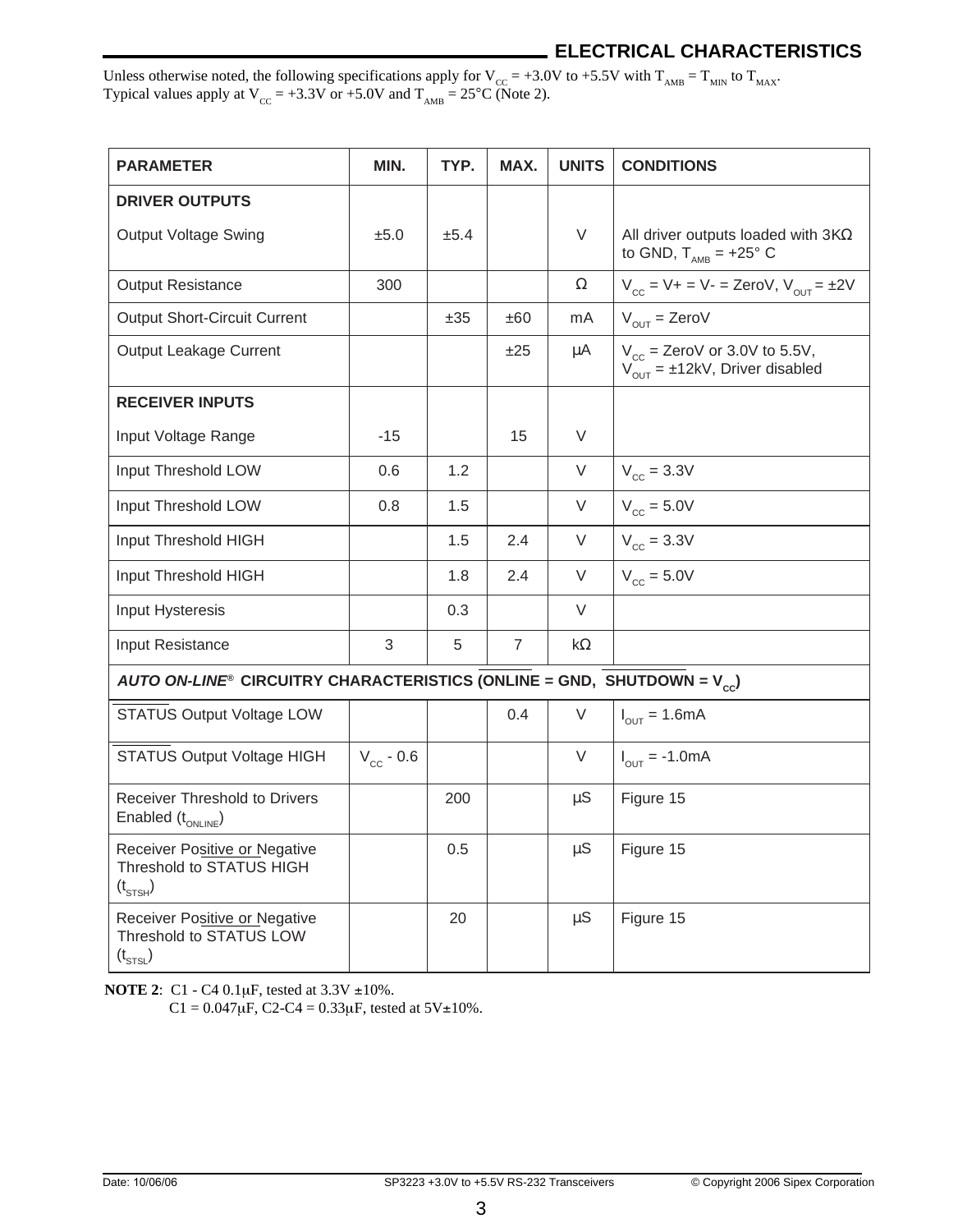# **TIMING CHARACTERISTICS**

Unless otherwise noted, the following specifications apply for  $V_{CC} = +3.0V$  to  $+5.5V$  with  $T_{AMB} = T_{MIN}$  to  $T_{MAX}$ . Typical values apply at  $V_{\text{cc}} = +3.3V$  or  $+5.0V$  and  $T_{\text{AMB}} = 25^{\circ}\text{C}$ .

| <b>PARAMETER</b>                   | MIN. | TYP. | MAX. | <b>UNITS</b> | <b>CONDITIONS</b>                                                                                                                              |  |
|------------------------------------|------|------|------|--------------|------------------------------------------------------------------------------------------------------------------------------------------------|--|
| Maximum Data Rate                  |      |      |      |              |                                                                                                                                                |  |
| SP3223E                            | 120  | 235  |      |              |                                                                                                                                                |  |
| SP3223EB                           | 250  |      |      | kbps         | $R_1 = 3K\Omega$ , C <sub>L</sub> = 1000pF, one driver active                                                                                  |  |
| SP3223EH                           | 460  |      |      |              |                                                                                                                                                |  |
| SP3223EU                           | 1000 |      |      |              | $R_L$ = 3K $\Omega$ , $C_L$ = 250pF, one driver active                                                                                         |  |
| Receiver Propagation Delay         |      |      |      |              |                                                                                                                                                |  |
| $t_{\mbox{\tiny{PHL}}}$            |      | 0.15 |      |              |                                                                                                                                                |  |
|                                    |      |      |      | μs           | Receiver input to Receiver output, $C_i$ =<br>150pF                                                                                            |  |
| $t_{\text{PLH}}$                   |      |      |      |              |                                                                                                                                                |  |
| Receiver Output Enable Time        |      | 200  |      | ns           | Normal operation                                                                                                                               |  |
| Receiver Output Disable Time       |      | 200  |      | ns           | Normal operation                                                                                                                               |  |
| <b>Driver Skew</b>                 |      |      |      |              |                                                                                                                                                |  |
| E,EB                               |      | 100  | 500  |              |                                                                                                                                                |  |
| EH, EU                             |      | 50   | 100  | ns           | $ t_{\text{PHL}} - t_{\text{PHH}} $ , $T_{\text{AMB}} = 25$ °C                                                                                 |  |
| <b>Receiver Skew</b>               |      | 200  | 1000 | ns           | $ t_{\text{pH}} - t_{\text{pL}} $                                                                                                              |  |
| <b>Transition-Region Slew Rate</b> |      |      |      |              |                                                                                                                                                |  |
| E, EB                              |      |      | 30   |              |                                                                                                                                                |  |
| EH                                 |      | 60   |      | $V/\mu s$    | $V_{\text{cc}}$ = 3.3V, R <sub>L</sub> = 3K $\Omega$ , T <sub>AMB</sub> = 25°C,<br>measurements taken from -3.0V to +3.0V<br>or +3.0V to -3.0V |  |
| EU                                 |      | 90   |      |              |                                                                                                                                                |  |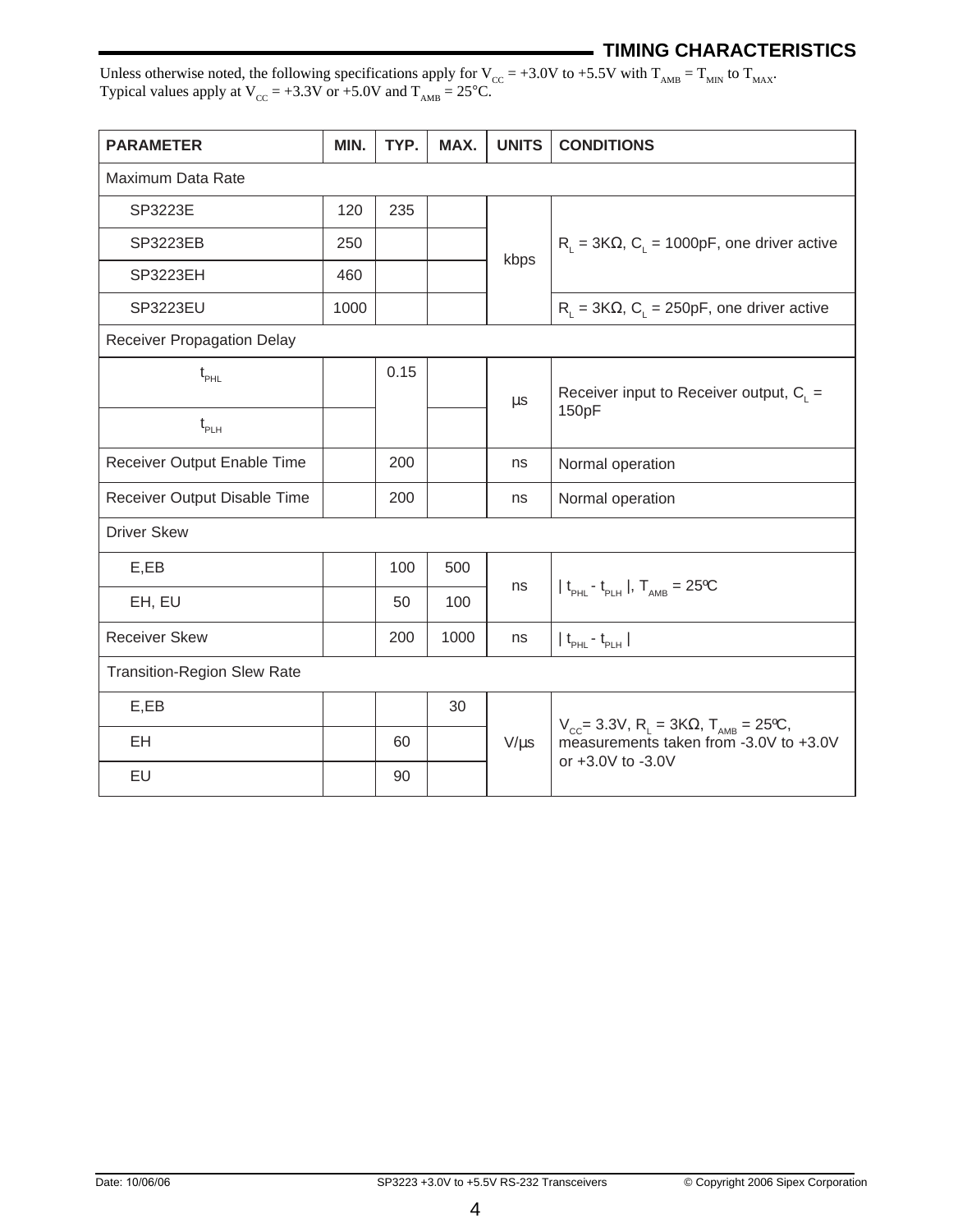

*Figure 1. SP3223 Typical Operating Circuit*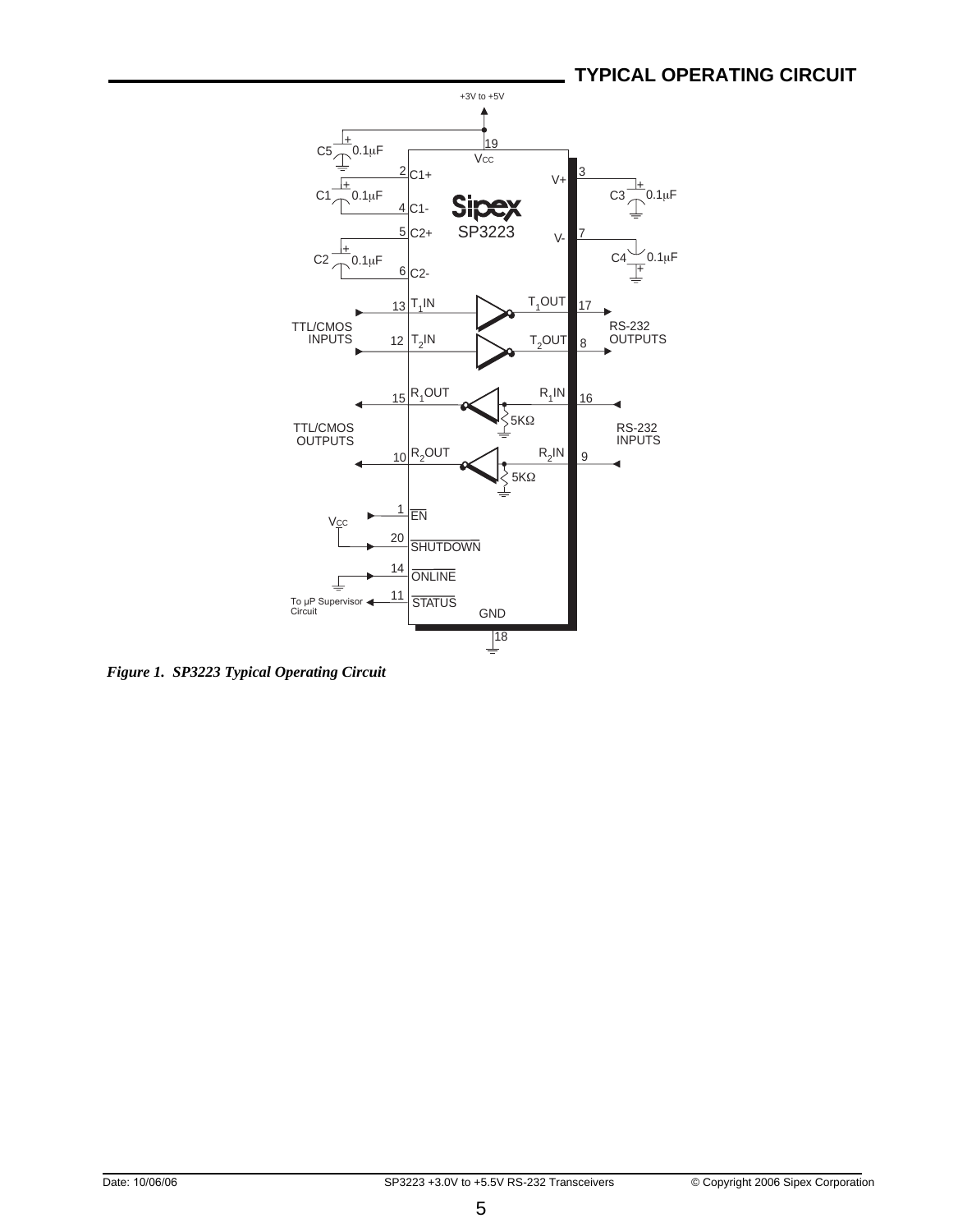# **TYPICAL PERFORMANCE CHARACTERISTICS**

Unless otherwise noted, the following performance characteristics apply for  $V_{\text{cc}} = +3.3V$ , 250Kbps data rate, all drivers loaded with 3kΩ, 0.1µF charge pump capacitors, and  $T_{AMB} = +25^{\circ}C$ .



*Figure 2. Transmitter Output Voltage VS. Load Capacitance for the SP3223EB*



*Figure 4. Supply Current VS. Load Capacitance when Transmitting Data for the SP3223EB*



*Figure 6. Transmitter Output Voltage VS. Supply Voltage for the SP3243EB*



*Figure 3. Slew Rate VS. Load Capacitance for the SP3223EB*



*Figure 5. Supply Current VS. Supply Voltage for the SP3243EB*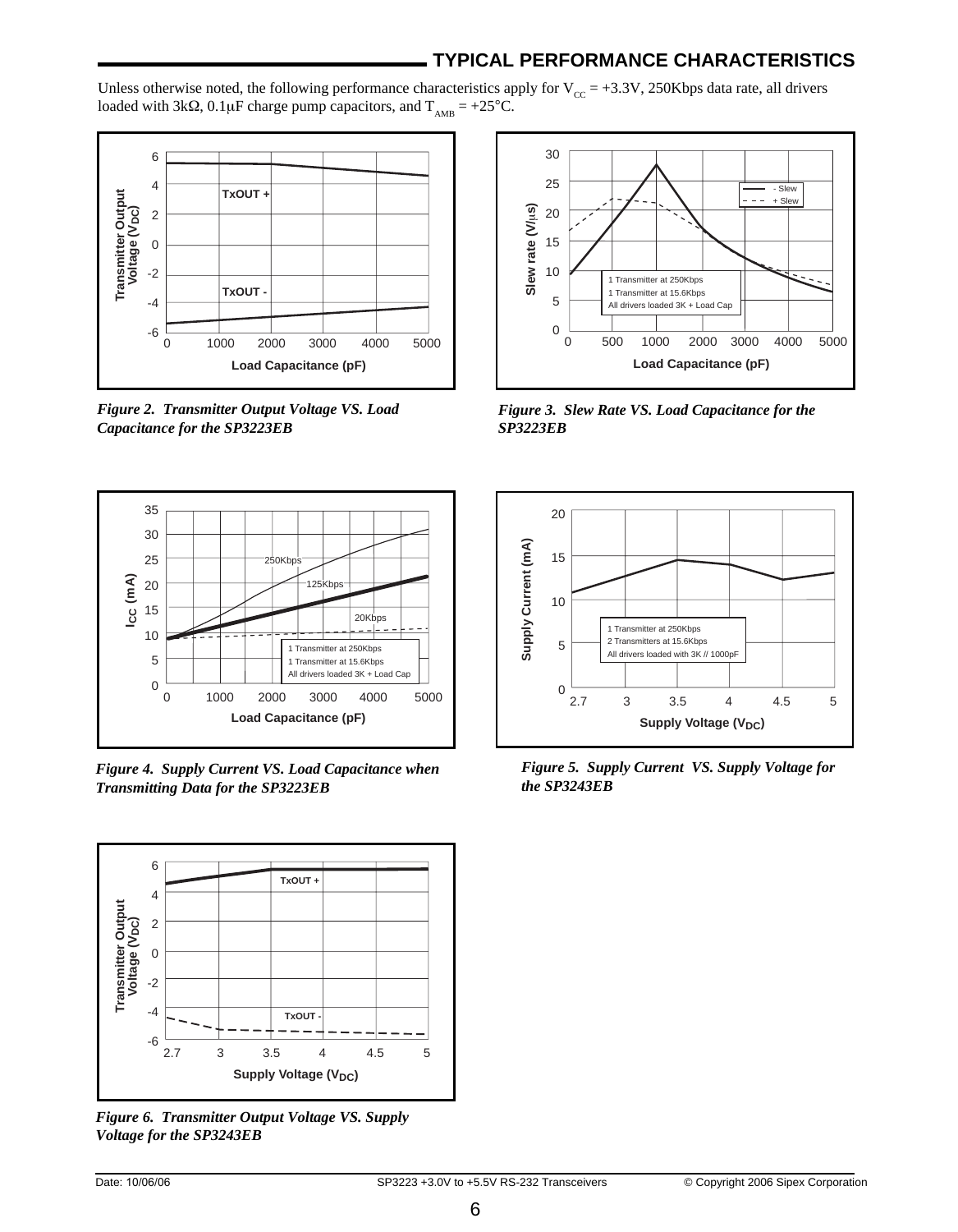# **TYPICAL PERFORMANCE CHARACTERISTICS**

Unless otherwise noted, the following performance characteristics apply for  $V_{cc} = +3.3V$ , 1000Kbps data rate, all drivers loaded with 3kΩ, 0.1µF charge pump capacitors, and  $T_{\text{AMB}} = +25^{\circ}C$ .



*Figure 7. Transmitter Skew VS. Load Capacitance for the 3223EU*



*Figure 9. Transmitter Output Voltage VS. Load Capacitance for the SP3223EU*



*Figure 11. Supply Current VS. Supply Voltage for the SP3223EU*



*Figure 8 Transmitter Output Voltage VS. Supply Voltage for the SP3223EU*



*Figure 10. Supply Current VS. Load Capacitance for the SP3223EU*



*Figure 12. Transmitter Output Voltage VS. Supply Voltage for the SP3223EU*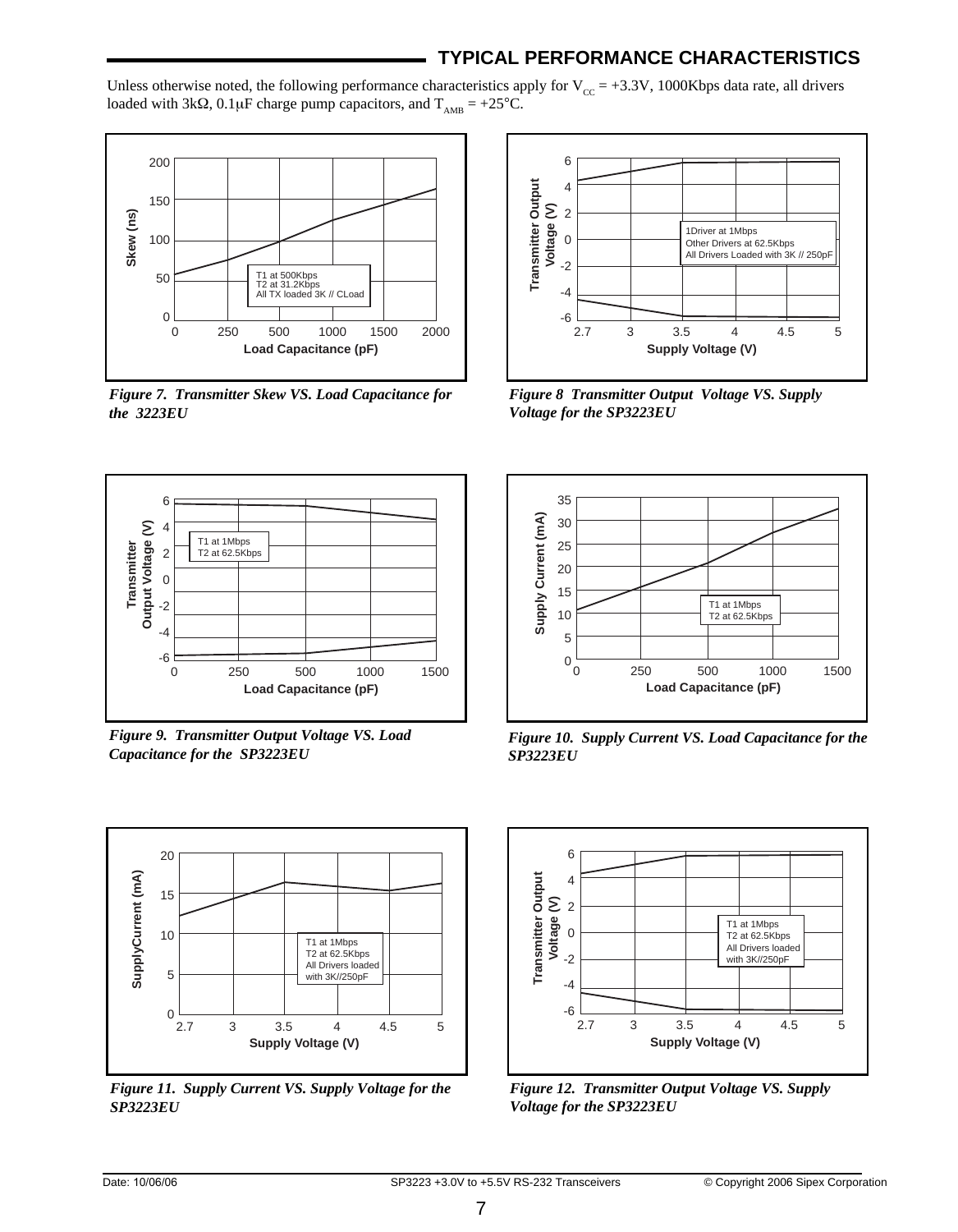# **PIN DESCRIPTION**

| <b>NAME</b>        | <b>FUNCTION</b>                                                                                                                                  | PIN# |
|--------------------|--------------------------------------------------------------------------------------------------------------------------------------------------|------|
| EN                 | Receiver Enable. Apply logic LOW for normal operation. Apply logic HIGH to<br>disable the receiver outputs (high-Z state).                       | 1    |
| $C1+$              | Positive terminal of the voltage doubler charge-pump capacitor.                                                                                  | 2    |
| $V +$              | Regulated +5.5V output generated by the charge pump.                                                                                             | 3    |
| $C1 -$             | Negative terminal of the voltage doubler charge-pump capacitor.                                                                                  | 4    |
| $C2+$              | Positive terminal of the inverting charge-pump capacitor.                                                                                        | 5    |
| $C2-$              | Negative terminal of the inverting charge-pump capacitor.                                                                                        | 6    |
| $V -$              | Regulated -5.5V output generated by the charge pump.                                                                                             | 7    |
| T <sub>2</sub> OUT | RS-232 driver output.                                                                                                                            | 8    |
| $R,$ IN            | RS-232 receiver input.                                                                                                                           | 9    |
| R <sub>2</sub> OUT | TTL/CMOS receiver output.                                                                                                                        | 10   |
| <b>STATUS</b>      | TTL/CMOS Output indicating online and shutdown status.                                                                                           | 11   |
| $T_{2}$ IN         | TTL/CMOS driver input.                                                                                                                           | 12   |
| $T_1$ IN           | TTL/CMOS driver input.                                                                                                                           | 13   |
| <b>ONLINE</b>      | Apply logic HIGH to override AUTO ON-LINE <sup>®</sup> circuitry keeping drivers active<br>(SHUTDOWN must also be logic HIGH, refer to Table 2). | 14   |
| R <sub>1</sub> OUT | TTL/CMOS receiver output.                                                                                                                        | 15   |
| $R_1$ IN           | RS-232 receiver input.                                                                                                                           | 16   |
| T,OUT              | RS-232 driver output.                                                                                                                            | 17   |
| <b>GND</b>         | Ground.                                                                                                                                          | 18   |
| $\rm V_{cc}$       | +3.0V to +5.5V supply voltage.                                                                                                                   | 19   |
| <b>SHUTDOWN</b>    | Apply logic LOW to shut down drivers and charge pump. This overrides all<br>AUTO ON-LINE <sup>®</sup> circuitry and ONLINE (refer to Table 2).   | 20   |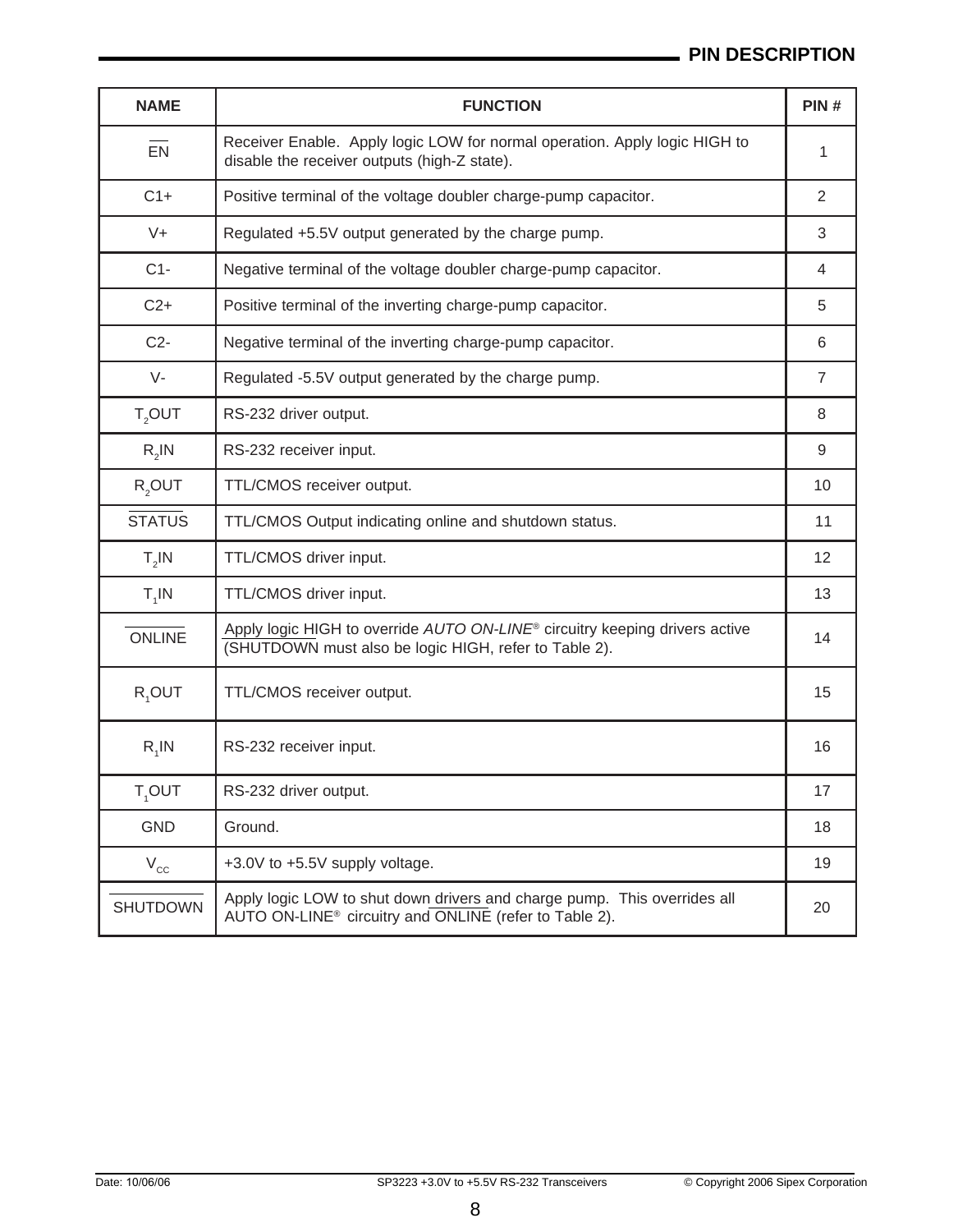# **DESCRIPTION**

The **SP3223** is a 2-driver/2-receiver device ideal for portable or handheld applications. The **SP3223** transceivers meet the EIA/TIA-232 and ITU-T V.28/V.24 communication protocols and can be implemented in battery-powered, portable, or handheld applications such as notebook or handheld computers. The **SP3223** devices feature **Sipex's** proprietary and patented (U.S.-- 5,306,954) on-board charge pump circuitry that generates ±5.5V RS-232 voltage levels from a single +3.0V to +5.5V power supply. The **SP3223** devices operate at this typical data rate when fully loaded.

The **SP3223** series is an ideal choice for power sensitive designs. Featuring *AUTO ON-LINE®* circuitry, the SP3223 reduces the power supply drain to a 1µA supply current. In many portable or handheld applications, an RS-232 cable can be disconnected or a connected peripheral can be turned off. Under these conditions, the internal charge pump and the drivers will be shut down.



*Figure 13. Interface Circuitry Controlled by Microprocessor Supervisory Circuit*

Otherwise, the system automatically comes online. This feature allows design engineers to address power saving concerns without major design changes.

# **THEORY OF OPERATION**

The **SP3223** series is made up of four basic circuit blocks:

1. Drivers, 2. Receivers, 3. the Sipex proprietary charge pump, and 4. *AUTO ON-LINE®* circuitry.

# **Drivers**

The drivers are inverting level transmitters that convert TTL or CMOS logic levels to 5.0V EIA/ TIA-232 levels with an inverted sense relative to the input logic levels. Typically, the RS-232 output voltage swing is  $\pm$ 5.4V with no load and  $\pm$ 5V minimum fully loaded. The driver outputs are protected against infinite short-circuits to ground without degradation in reliability. These drivers comply with the EIA-TIA-232F and all previous RS-232 versions. Unused driver inputs should be connected to GND or  $V_{cc}$ .

The drivers can guarantee output data rates fully loaded with 3KΩ in parallel with 1000pF, (SP3223EU,  $C_L$ = 250pF) ensuring compatibility with PC-to-PC communication software.

The slew rate of the driver output on the E and EB versions is internally limited to a maximum of 30V/µs in order to meet the EIA standards (EIA RS-232D 2.1.7, Paragraph 5). The Slew Rate of H and U versions is not limited to enable higher speed data tranfers. The transition of the loaded output from HIGH to LOW also meets the monotonicity requirements of the standard.

*Figure 12* shows a loopback test circuit used to test the RS-232 Drivers. *Figure 13* shows the test results where one driver was active at 235Kbps and all drivers are loaded with an RS-232 receiver in parallel with a 1000pF capacitor. RS-232 data transmission rate of 120Kbps to 1Mbps. provide compatibility with designs in personal computer peripherals and LAN applications.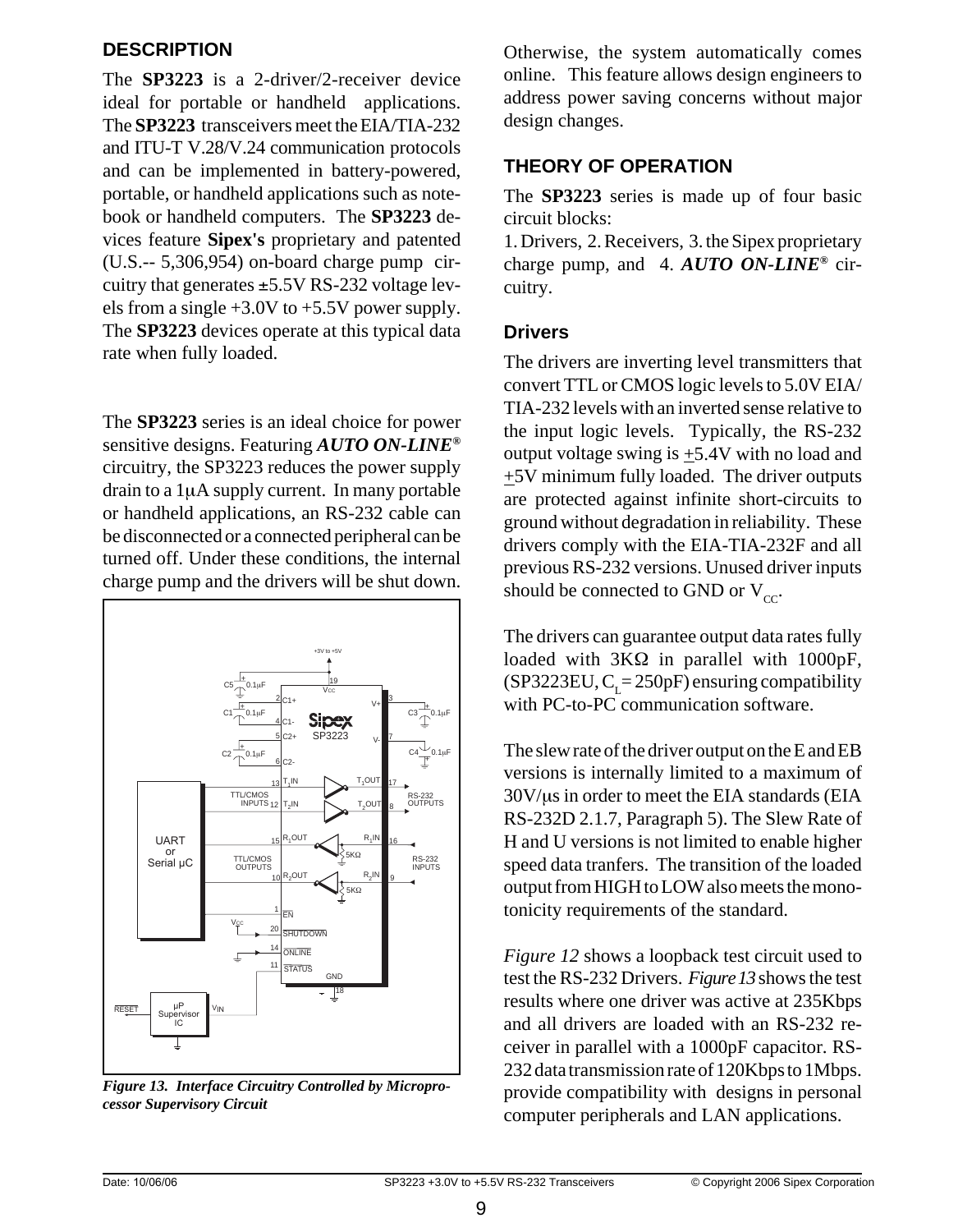| DEVICE: SP3223  |           |           |           |  |  |
|-----------------|-----------|-----------|-----------|--|--|
| <b>SHUTDOWN</b> | <b>EN</b> | $T_x$ OUT | $R_x$ OUT |  |  |
|                 |           | High Z    | Active    |  |  |
| ∩               |           | High Z    | High Z    |  |  |
|                 |           | Active    | Active    |  |  |
|                 |           | Active    | High Z    |  |  |

*Table 2. SHUTDOWN and EN Truth Tables Note: In AUTO ON-LINE® Mode where ONLINE =*  $GND$  and  $\overline{SHUTDOWN} = V_{CC}$  the device will shut down *if there is no activity present at the Receiver inputs.*

### **Receivers**

The receivers convert  $+5.0V$  EIA/TIA-232. levels to TTL or CMOS logic output levels. Receivers have an inverting output that can be disabled by using the  $\overline{EN}$  pin.

Receivers are active when the *AUTO ON-LINE®* circuitry is enabled or when in shutdown. During the shutdown, the receivers will continue to be active. If there is no activity present at the receivers for a period longer than 100µs or when SHUTDOWN is enabled, the device goes into a standby mode where the circuit draws 1µA. Driving EN to a logic HIGH forces the outputs of the receivers into high-impedance. The truth table logic of the **SP3223** driver and receiver outputs can be found in *Table 2*.

Since receiver input is usually from a transmission line where long cable lengths and system interference can degrade the signal, the inputs have a typical hysteresis margin of 300mV. This ensures that the receiver is virtually immune to noisy transmission lines. Should an input be left unconnected, an internal  $5K\Omega$  pulldown resistor to ground will commit the output of the receiver to a HIGH state.



*Figure 14. Loopback Test Circuit for RS-232 Driver Data Transmission Rates*

# **Charge Pump**

The charge pump is a **Sipex**–patented design (U.S. 5,306,954) and uses a unique approach compared to older less–efficient designs. The charge pump still requires four external capacitors, but uses a four–phase voltage shifting technique to attain symmetrical 5.5V power supplies. The internal power supply



*Figure 15. Loopback Test Circuit result at 235Kbps (All Drivers Fully Loaded)*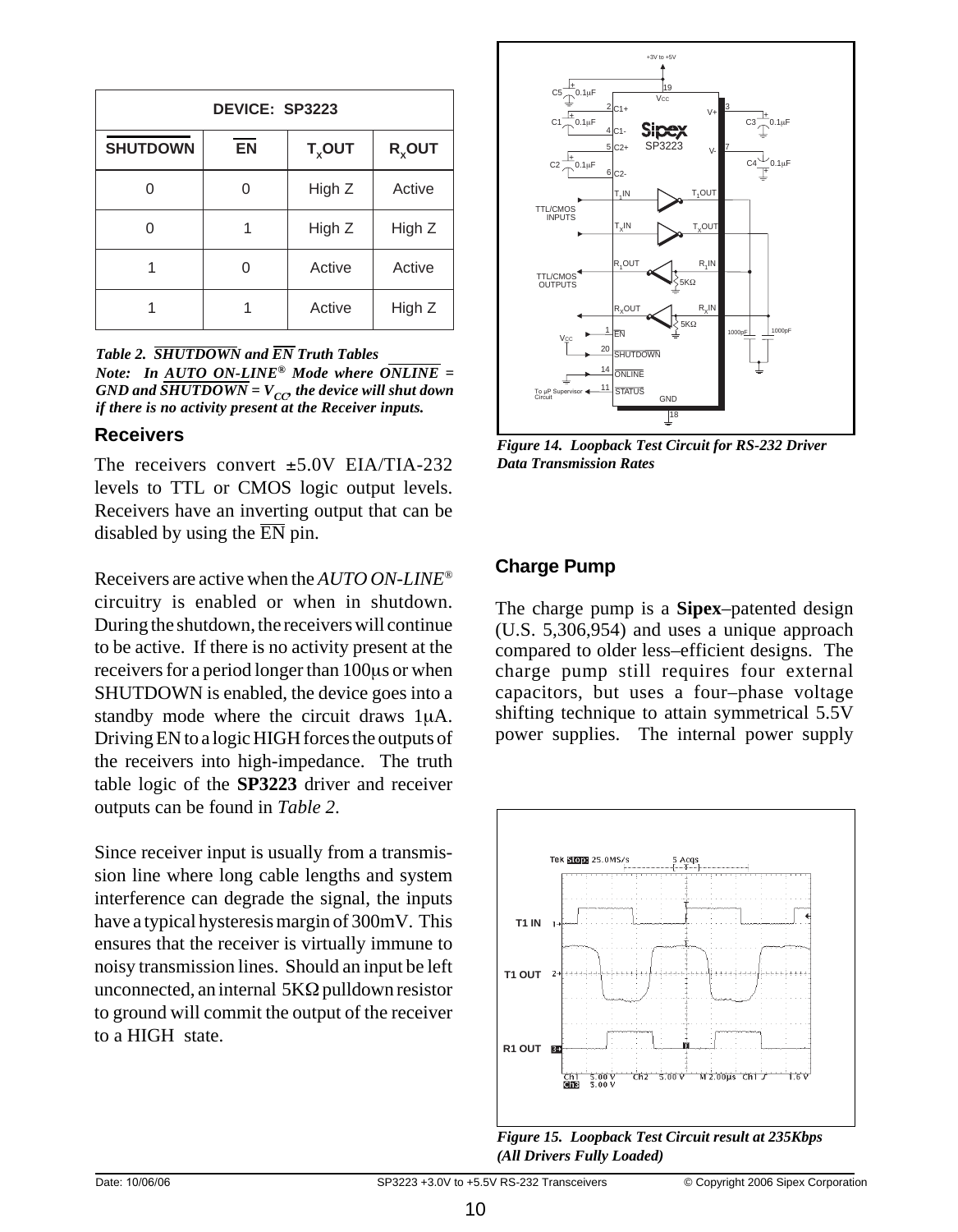consists of a regulated dual charge pump that provides output voltages 5.5V regardless of the input voltage ( $V_{CC}$ ) over the +3.0V to +5.5V range. This is important to maintain compliant RS-232 levels regardless of power supply fluctuations.

The charge pump operates in a discontinuous mode using an internal oscillator. If the output voltages are less than a magnitude of 5.5V, the charge pump is enabled. If the output voltages exceed a magnitude of 5.5V, the charge pump is disabled. This oscillator controls the four phases of the voltage shifting. A description of each phase follows.

# **Phase 1**

 $-V_{ss}$  charge storage — During this phase of the clock cycle, the positive side of capacitors  $C_1$  and  $C_2$  are initially charged to  $V_{CC}$ .  $C_1^+$  is then switched to GND and the charge in  $C_1^-$  is transferred to  $C_2^-$ . Since  $C_2^+$  is connected to  $V_{CC}$ , the voltage potential across capacitor  $C_2$  is now 2 times  $V_{CC}$ .

# **Phase 2**

 $-$  V<sub>SS</sub> transfer  $-$  Phase two of the clock connects the negative terminal of  $C_2$  to the  $V_{SS}$ storage capacitor and the positive terminal of  $C_2$ to GND. This transfers a negative generated voltage to  $C_3$ . This generated voltage is regulated to a minimum voltage of -5.5V. Simultaneous with the transfer of the voltage to  $C_3$ , the positive side of capacitor  $C_1$  is switched to  $V_{\text{CC}}$  and the negative side is connected to GND.

# **Phase 3**

 $-V_{DD}$  charge storage — The third phase of the clock is identical to the first phase — the charge transferred in  $C_1$  produces  $-V_{CC}$  in the negative terminal of  $C_1$ , which is applied to the negative side of capacitor  $C_2$ . Since  $C_2^+$  is at  $V_{CC}$ , the voltage potential across  $C_2$  is 2 times  $V_{CC}$ .

# **Phase 4**

 $-V_{DD}$  transfer — The fourth phase of the clock connects the negative terminal of  $C_2$  to GND, and transfers this positive generated voltage across C<sub>2</sub> to C<sub>4</sub>, the  $V_{DD}$  storage capacitor. This voltage is regulated to  $+5.5V$ . At this voltage, the internal oscillator is disabled. Simultaneous with the transfer of the voltage to  $C_4$ , the positive side of capacitor  $C_1$  is switched to  $V_{CC}$ and the negative side is connected to GND, allowing the charge pump cycle to begin again. The charge pump cycle will continue as long as the operational conditions for the internal oscillator are present.

Since both  $V^+$  and  $V^-$  are separately generated from  $V_{CC}$ , in a no–load condition  $V^+$  and  $V^-$  will be symmetrical. Older charge pump approaches that generate  $V^-$  from  $V^+$  will show a decrease in the magnitude of  $V^-$  compared to  $V^+$  due to the inherent inefficiencies in the design.

# **AUTO ON-LINE® Circuitry**

The **SP3223** devices have a patent pending **AUTO ON-LINE®** circuitry on board that saves power in applications such as laptop computers, PDA's, and other portable systems.

The **SP3223** devices incorporate an **AUTO ON-LINE®** circuit that automatically enables itself when the external transmitters are enabled and the cable is connected. Conversely, the **AUTO ON-LINE®** circuit also disables most of the internal circuitry when the device is not being used and goes into a standby mode where the device typically draws 1µA. This function can also be externally controlled by the ONLINE pin. When this pin is tied to a logic LOW, the **AUTO ON-LINE®** function is active. Once active, the device is enabled until there is no activity on the receiver inputs. The receiver input typically sees at least  $\pm 3V$ , which are generated from the transmitters at the other end of the cable with a  $\pm$ 5V minimum. When the external transmitters are disabled or the cable is disconnected, the receiver inputs will be pulled down by their internal 5kΩ resistors to ground. When this occurs over a period of time, the internal transmitters will be disabled and the device goes into a shutdown or standby mode. When ONLINE is HIGH, the **AUTO ON-LINE®** mode is disabled.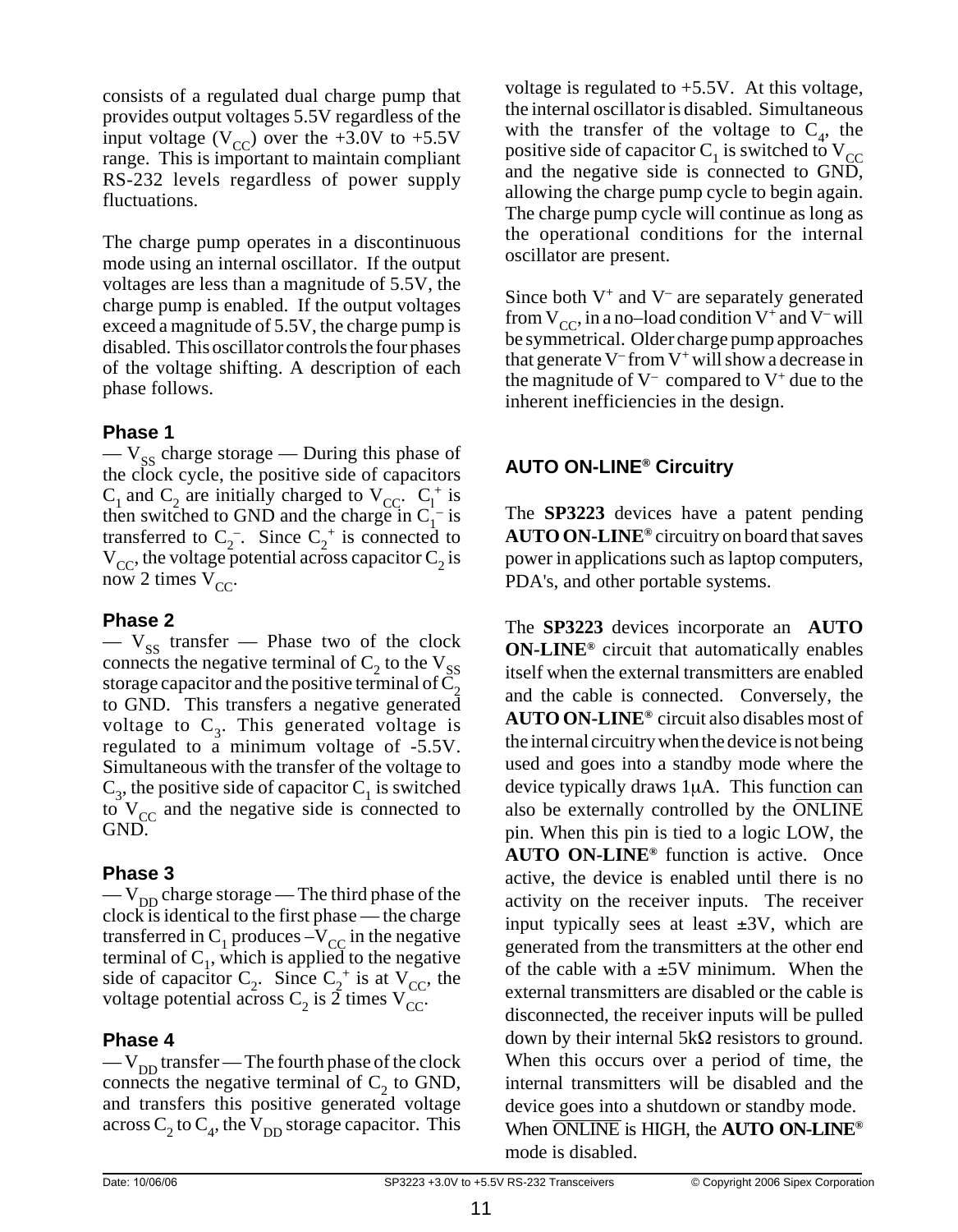#### The **AUTO ON-LINE®** circuit has two stages:

1) Inactive Detection 2) Accumulated Delay

The first stage, shown in *Figure 20*, detects an inactive input. A logic HIGH is asserted on  $R_v \text{INACT}$  if the cable is disconnected or the external transmitters are disabled. Otherwise,  $R_v$ INACT will be at a logic LOW. This circuit is duplicated for each of the other receivers.

The clock rate for the charge pump typically operates at above 250kHz. The external capacitors can be as low as 0.1µF with a 16V breakdown voltage rating.

The second stage of the **AUTO ON-LINE®** circuitry, shown in *Figure 21*, processes all the receiver's R<sub>v</sub>INACT signals with an accumulated delay that disables the device to a 1µA supply current.

The  $\overline{\text{STATUS}}$  pin goes to a logic LOW when the cable is disconnected, the external transmitters are disabled, or the SHUTDOWN pin is invoked. The typical accumulated delay is around 20µs.

When the **SP3223** drivers or internal charge pump are disabled, the supply current is reduced to 1µA. This can commonly occur in handheld

or portable applications where the RS-232 cable is disconnected or the RS-232 drivers of the connected peripheral are turned off.

The **AUTO ON-LINE®** mode can be disabled by the SHUTDOWN pin. If this pin is a logic LOW, the **AUTO ON-LINE®** function will not operate regardless of the logic state of the ONLINE pin. *Table 3* summarizes the logic of the **AUTO ON-LINE®** operating modes. The truth table logic of the **SP3223** driver and receiver outputs can be found in *Table 2.*

The STATUS pin outputs a logic LOW signal if the device is shutdown. This pin goes to a logic HIGH when the external transmitters are enabled and the cable is connected.

When the **SP3223** devices are shut down, the charge pumps are turned off. V+ charge pump output decays to  $V_{cc}$ , the V- output decays to GND. The decay time will depend on the size of capacitors used for the charge pump. Once in shutdown, the time required to exit the shut down state and have valid  $V<sub>+</sub>$  and  $V<sub>-</sub>$  levels is typically 200µs.

For easy programming, the STATUS can be used to indicate DTR or a Ring Indicator signal. Tying ONLINE and SHUTDOWN together will bypass the **AUTO ON-LINE®** circuitry so this connection acts like a shutdown input pin



*Figure 16. AUTO ON-LINE® Timing Waveforms*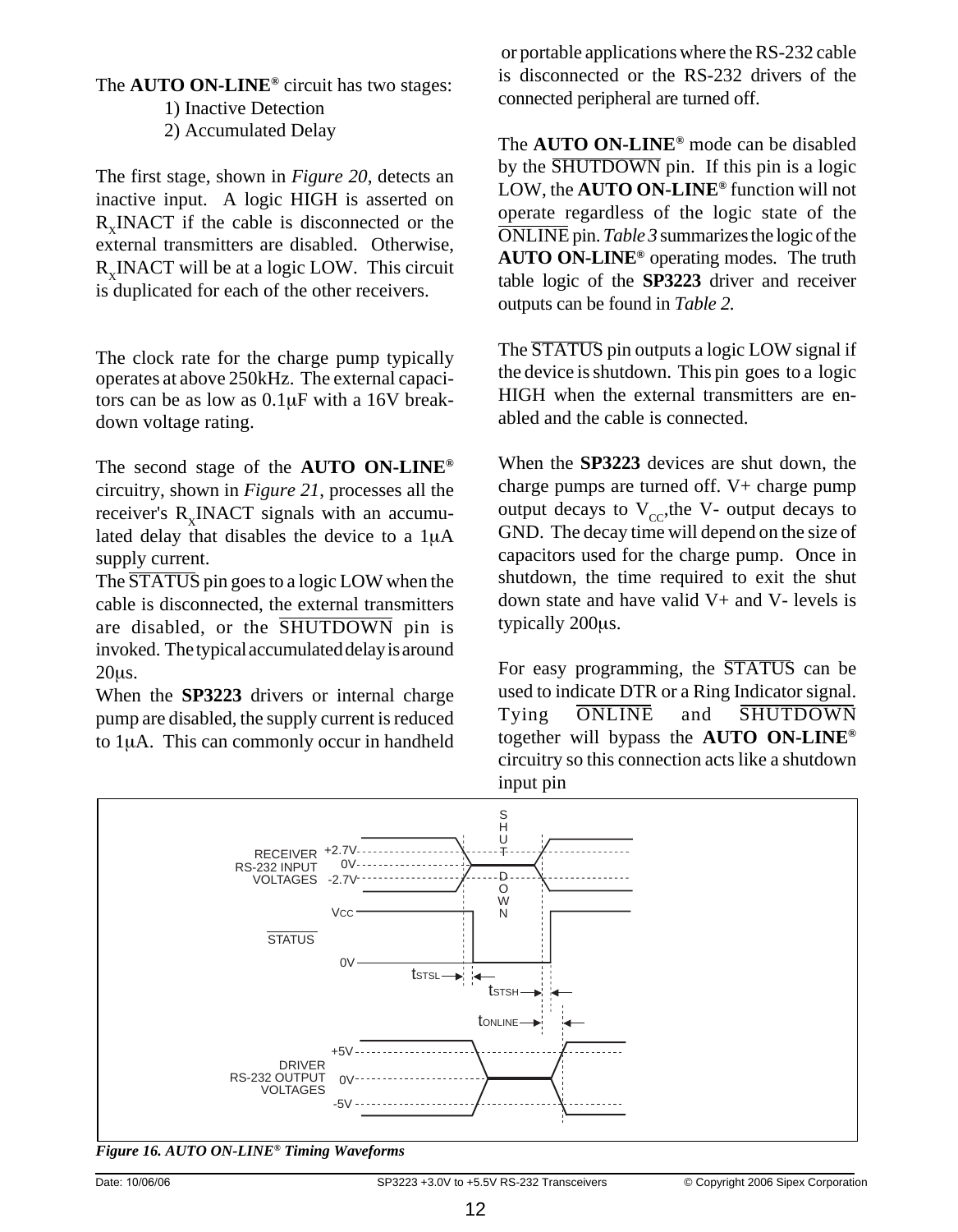

*Figure 17. Charge Pump — Phase 1*



*Figure 18. Charge Pump — Phase 2*



*Figure 19. Charge Pump Waveforms*







*Figure 21. Charge Pump — Phase 4*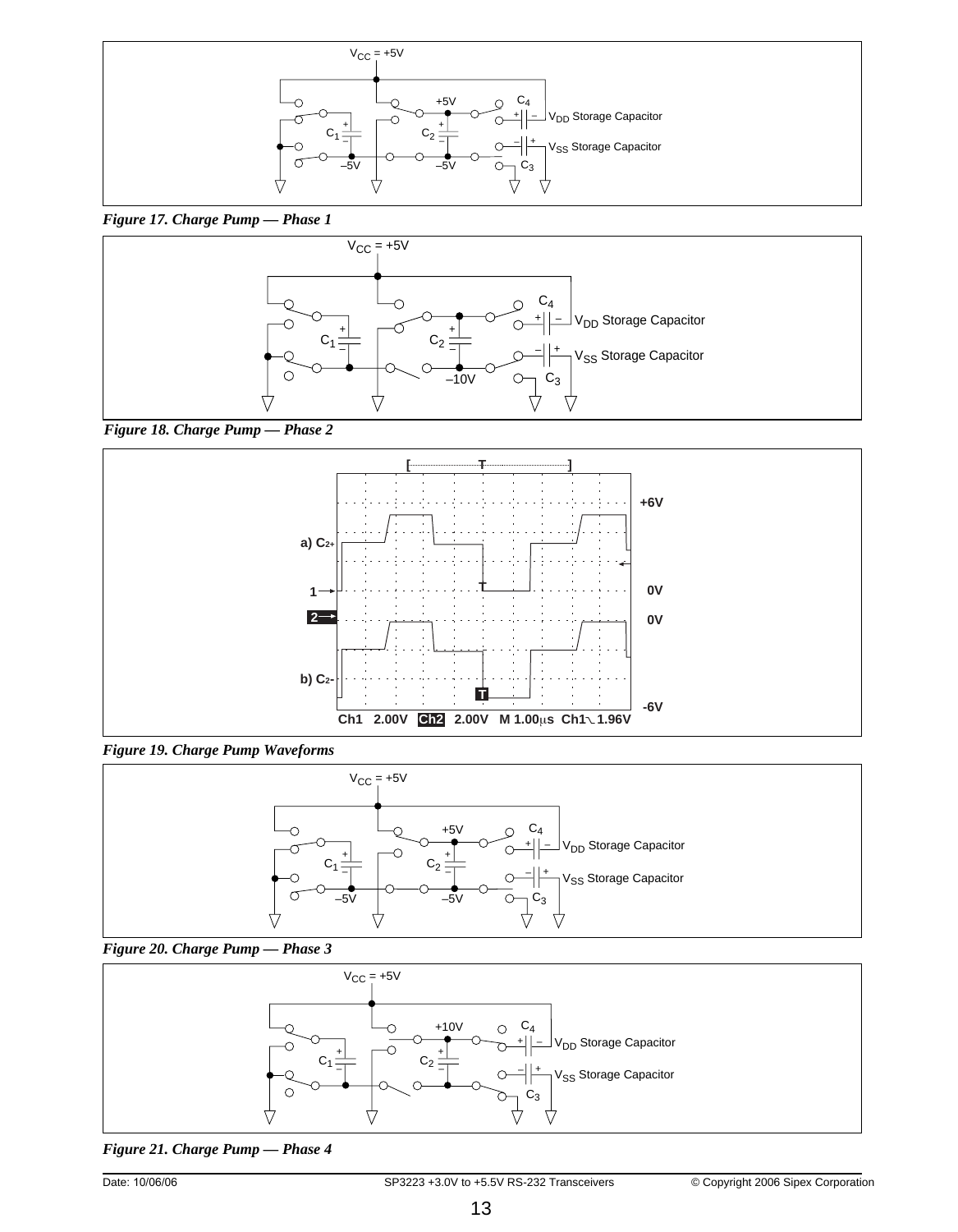| <b>RS-232 SIGNAL</b><br><b>AT RECEIVER</b><br><b>INPUT</b> | <b>SHUTDOWN</b><br><b>INPUT</b> | <b>ONLINE INPUT</b> | <b>STATUS OUTPUT</b> | <b>TRANSCEIVER</b><br><b>STATUS</b>                     |
|------------------------------------------------------------|---------------------------------|---------------------|----------------------|---------------------------------------------------------|
| <b>YES</b>                                                 | <b>HIGH</b>                     | <b>LOW</b>          | <b>HIGH</b>          | <b>Normal Operation</b><br>(AUTO ON-LINE <sup>®</sup> ) |
| NO.                                                        | <b>HIGH</b>                     | <b>HIGH</b>         | <b>LOW</b>           | <b>Normal Operation</b>                                 |
| NO.                                                        | <b>HIGH</b>                     | <b>LOW</b>          | <b>LOW</b>           | Shutdown<br>(AUTO ON-LINE®)                             |
| <b>YES</b>                                                 | <b>LOW</b>                      | <b>HIGH/LOW</b>     | <b>HIGH</b>          | Shutdown                                                |
| NO                                                         | <b>LOW</b>                      | <b>HIGH/LOW</b>     | <b>LOW</b>           | Shutdown                                                |

*Table 3. AUTO ON-LINE® Logic*



*Figure 22. Stage I of AUTO ON-LINE® Circuitry*



*Figure 23. Stage II of AUTO ON-LINE® Circuitry*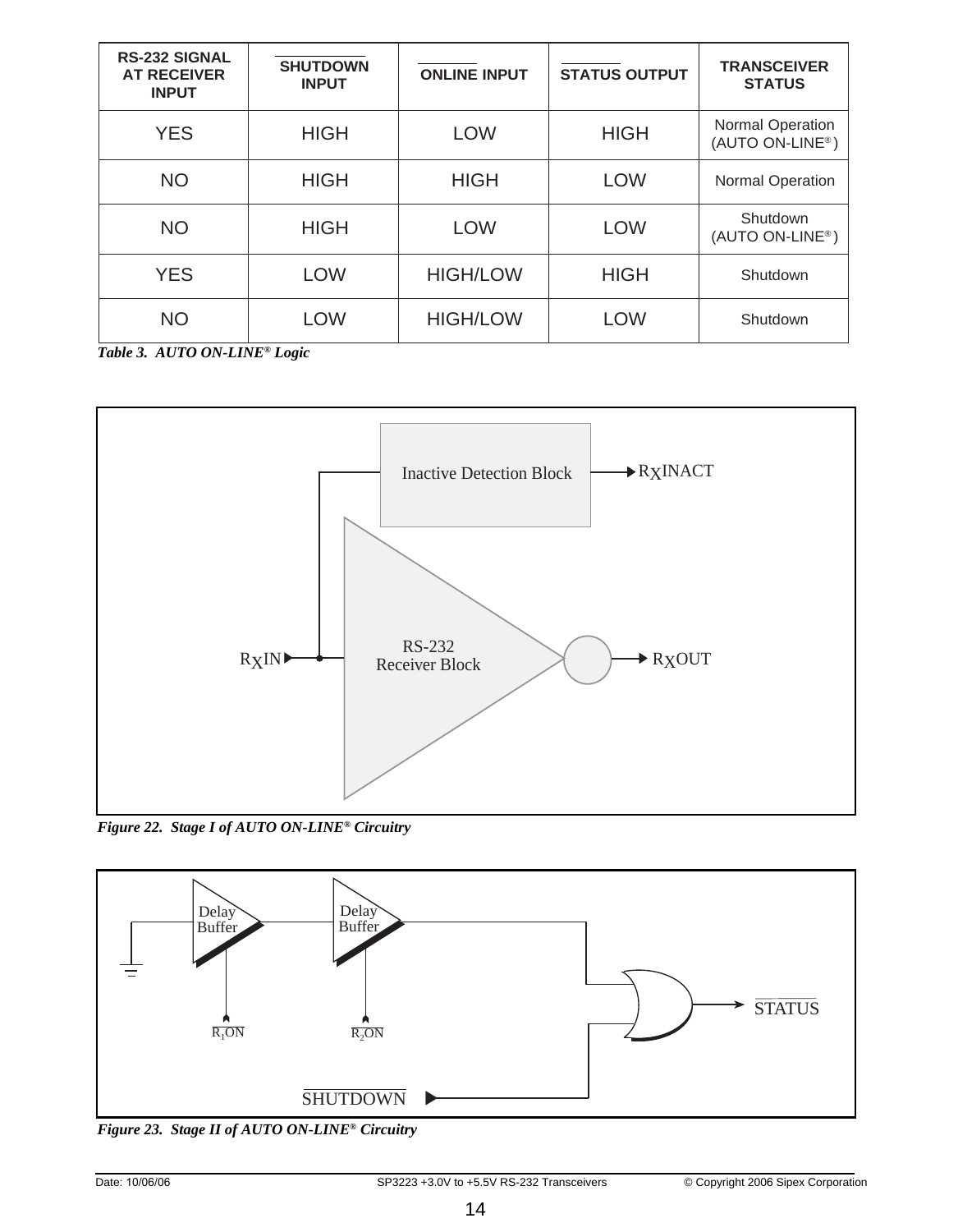The Sipex-patented charge pumps are designed to operate reliably with a range of low cost capacitors.Either polarized or non polarized capacitors may be used. If polarized capacitors are used they should be oriented as shown in the Typical Operating Circuit. The V+ capacitor may be connected to either ground or Vcc (polarity reversed.)

The charge pump operates with  $0.1\mu$ F capacitors for 3.3V operation. For other supply voltages, see the table for required capacitor values. Do not use values smaller than those listed. Increasing the capacitor

values (e.g., by doubling in value) reduces

ripple on the transmitter outputs and may slightly reduce power consumption. C2, C3, and C4 can be increased without changing C1's value

For best charge pump efficiency locate the charge pump and bypass capacitors as close as possible to the IC. Surface mount capacitors are best for this purpose. Using capacitors with lower equivalent series resistance (ESR) and selfinductance, along with minimizing parasitic PCB trace inductance will optimize charge pump operation. Designers are also advised to consider that capacitor values may shift over time and operating temperature.

| Minimum recommended charge pump capacitor value                         |                                   |  |  |  |  |
|-------------------------------------------------------------------------|-----------------------------------|--|--|--|--|
| Charge pump capacitor value for SP32XX<br>Input Voltage V <sub>cc</sub> |                                   |  |  |  |  |
| 3.0V to 3.6V                                                            | $C1 - C4 = 0.1$ uF                |  |  |  |  |
| 4.5V to 5.5V                                                            | $C1 = 0.047uF$ , $C2-C4 = 0.33uF$ |  |  |  |  |
| 3.0V to 5.5V                                                            | $C1 - C4 = 0.22$ uF               |  |  |  |  |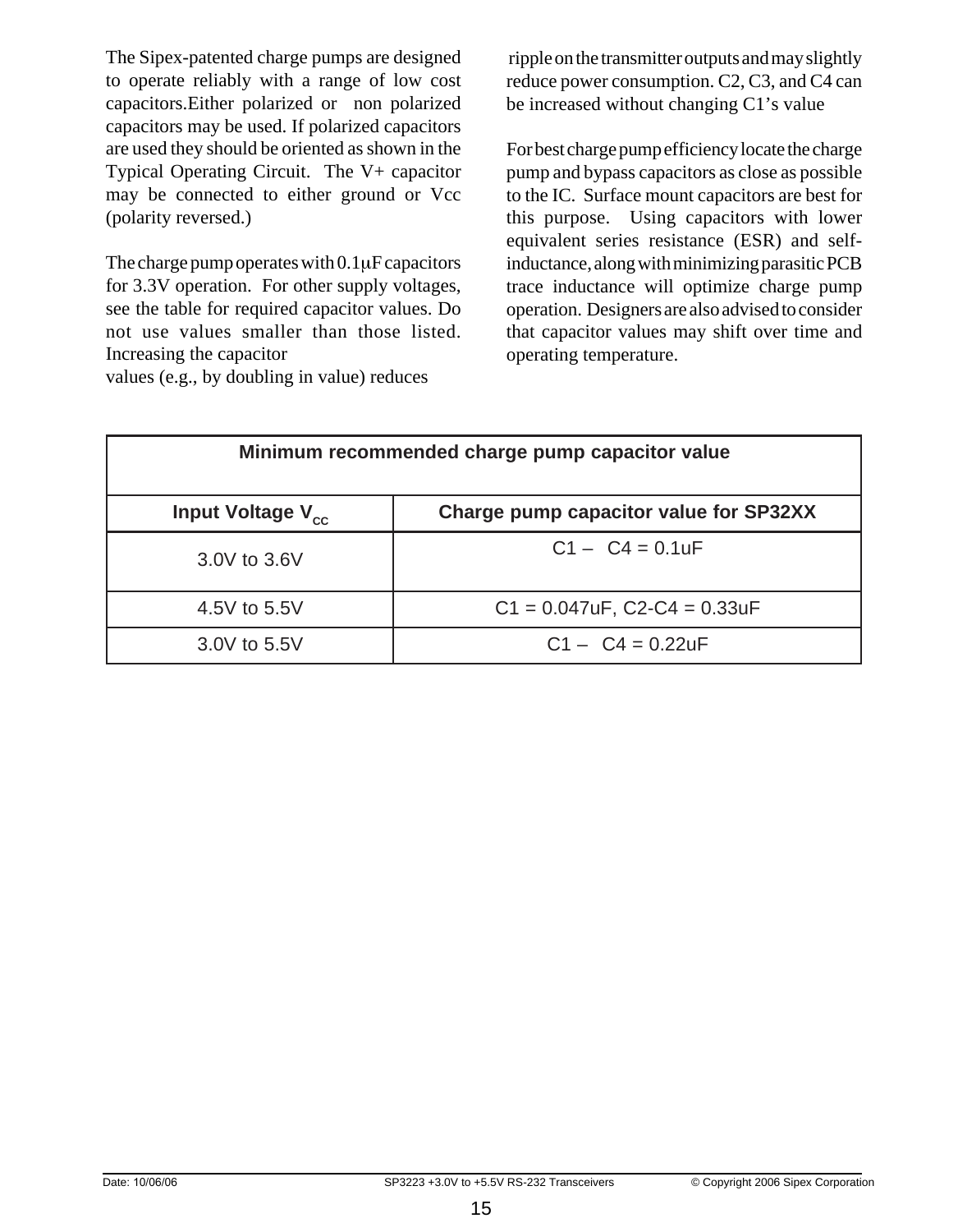# **ESD TOLERANCE**

The **SP3223E** series incorporates ruggedized ESD cells on all driver output and receiver input pins. The ESD structure is improved over our previous family for more rugged applications and environments sensitive to electro-static discharges and associated transients. The improved ESD tolerance is at least +15kV without damage nor latch-up.

There are different methods of ESD testing applied:

b) IEC1000-4-2 Air-Discharge

c) IEC1000-4-2 Direct Contact

The Human Body Model has been the generally accepted ESD testing method for semiconductors. This method is also specified in MIL-STD-883, Method 3015.7 for ESD testing. The premise of this ESD test is to simulate the human body's potential to store electro-static energy and discharge it to an integrated circuit. The simulation is performed by using a test model as shown in *Figure 22*. This method will test the IC's capability to withstand an ESD transient during normal handling such as in manufacturing areas where the ICs tend to be handled frequently.

The IEC-1000-4-2, formerly IEC801-2, is generally used for testing ESD on equipment and systems. For system manufacturers, they must guarantee a certain amount of ESD protection since the system itself is exposed to the outside environment and human presence. The premise with IEC1000-4-2 is that the system is required to withstand an amount of static electricity when ESD is applied to points and surfaces of the equipment that are accessible to personnel during normal usage. The transceiver IC receives most of the ESD current when the ESD source is applied to the connector pins. The test circuit for IEC1000-4-2 is shown on *Figure 23*. There are two methods within IEC1000-4-2, the Air Discharge method and the Contact Discharge method.

With the Air Discharge Method, an ESD voltage is applied to the equipment under test (EUT) through air. This simulates an electrically charged person ready to connect a cable onto the rear of the system only to find an unpleasant zap just before the person touches the back panel. The high energy potential on the person discharges through an arcing path to the rear panel of the system before he or she even touches the system. This energy, whether discharged directly or through air, is predominantly a function of the discharge current rather than the discharge voltage. Variables with an air discharge such as approach speed of the object carrying the ESD potential to the system and humidity will tend to change the discharge current. For example, the rise time of the discharge current varies with the approach speed.

The Contact Discharge Method applies the ESD current directly to the EUT. This method was devised to reduce the unpredictability of the ESD arc. The discharge current rise time is constant since the energy is directly transferred without the air-gap arc. In situations such as hand held systems, the ESD charge can be directly discharged to the equipment from a person already holding the equipment. The current is transferred on to the keypad or the serial port of the equipment directly and then travels through the PCB and finally to the IC.



*Figure 24. ESD Test Circuit for Human Body Model*

Date: 10/06/06 Spex Corporation SP3223 +3.0V to +5.5V RS-232 Transceivers © Copyright 2006 Sipex Corporation

a) MIL-STD-883, Method 3015.7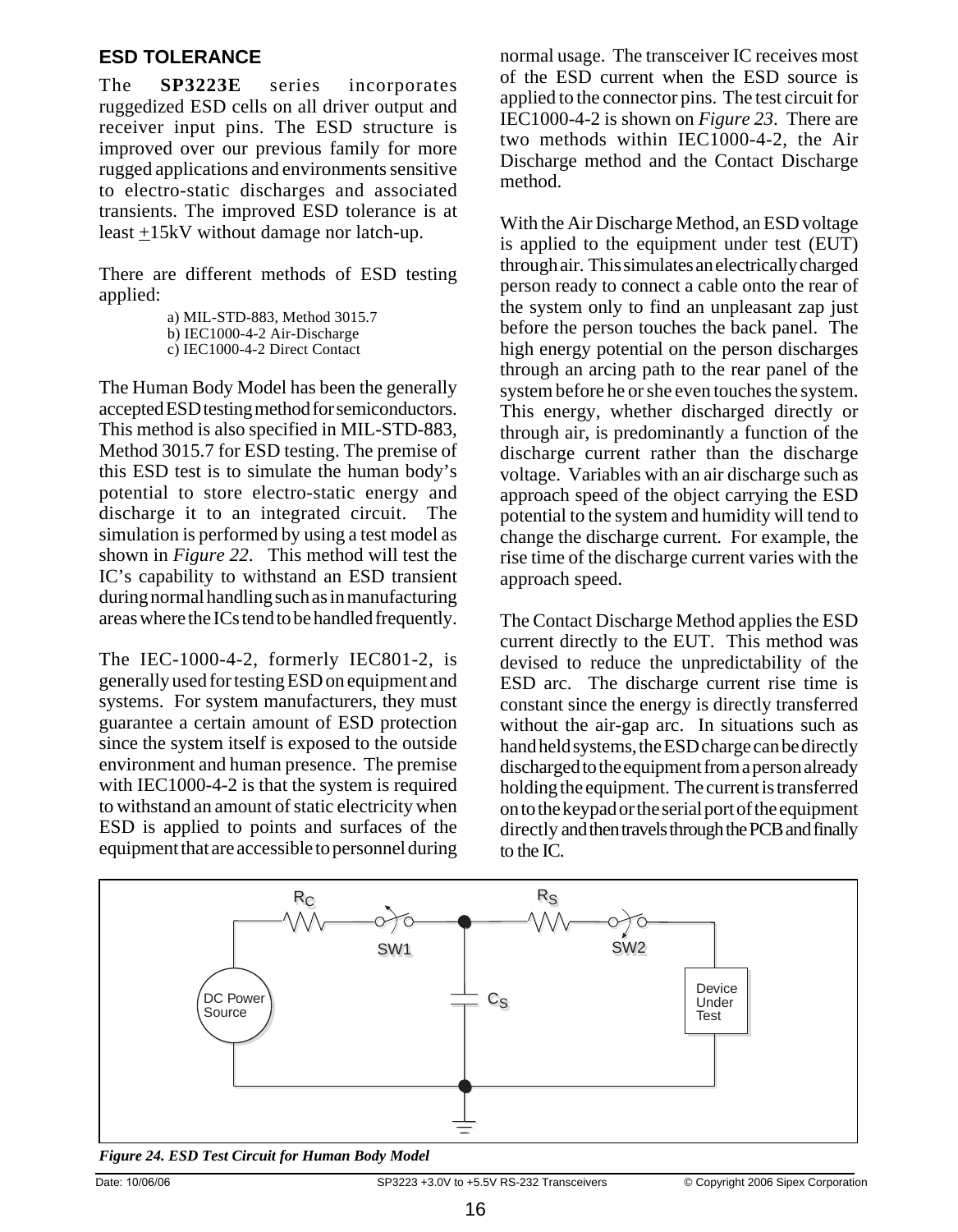

*Figure 25. ESD Test Circuit for IEC1000-4-2*

The circuit model in *Figures 22* and *23* represent the typical ESD testing circuit used for all three methods. The  $C_S$  is initially charged with the DC power supply when the first switch (SW1) is on. Now that the capacitor is charged, the second switch (SW2) is on while SW1 switches off. The voltage stored in the capacitor is then applied through  $R_s$ , the current limiting resistor, onto the device under test (DUT). In ESD tests, the SW2 switch is pulsed so that the device under test receives a duration of voltage.

For the Human Body Model, the current limiting resistor  $(R_s)$  and the source capacitor  $(C_s)$  are  $1.5k\Omega$  an  $100p$ F, respectively. For IEC-1000-4-2, the current limiting resistor  $(R_s)$  and the source capacitor ( $C_s$ ) are 330 $\Omega$  an 150pF, respectively.

The higher  $C_s$  value and lower  $R_s$  value in the IEC1000-4-2 model are more stringent than the Human Body Model. The larger storage capacitor injects a higher voltage to the test point when SW2 is switched on. The lower current limiting resistor increases the current charge onto the test point.



*Figure 26. ESD Test Waveform for IEC1000-4-2*

| <b>DEVICE PIN</b>                        | <b>HUMAN BODY</b> |                | IEC1000-4-2           |       |
|------------------------------------------|-------------------|----------------|-----------------------|-------|
| <b>TESTED</b>                            | <b>MODEL</b>      | Air Discharge  | <b>Direct Contact</b> | Level |
| <b>Driver Outputs</b><br>Receiver Inputs | ±15kV<br>±15kV    | ±15kV<br>±15kV | ±8kV<br>±8kV          | 4     |

*Table 4. Transceiver ESD Tolerance Levels*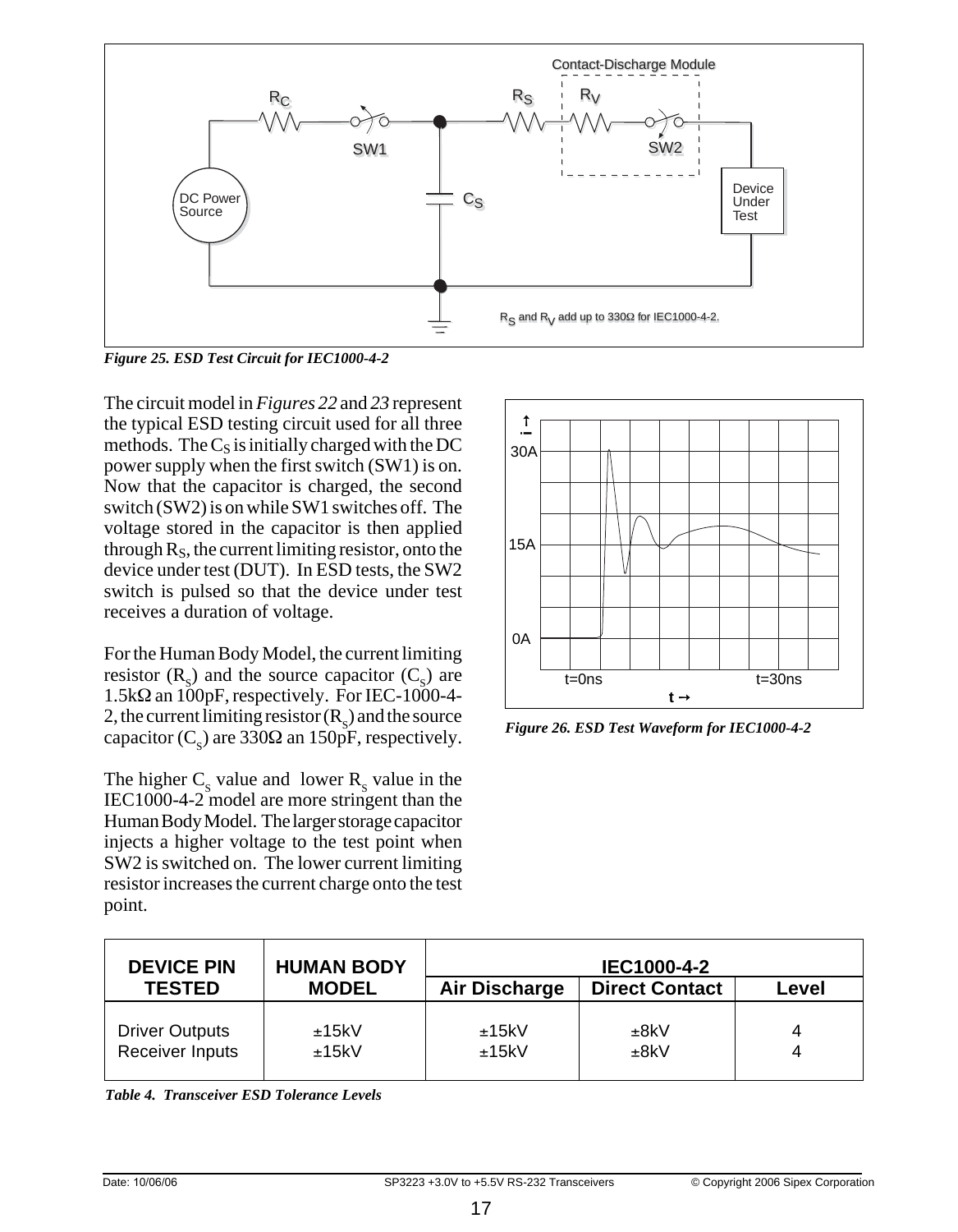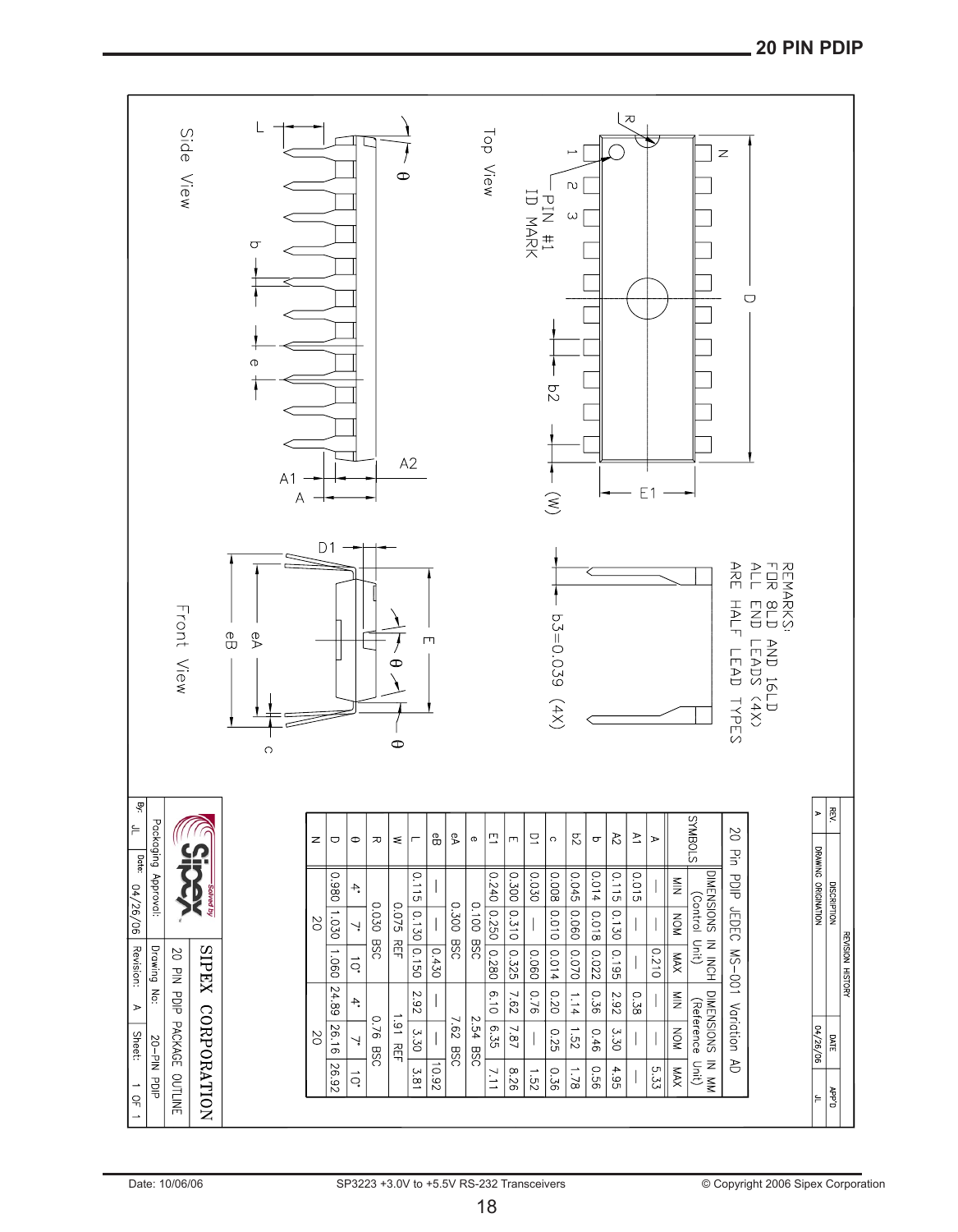#### **20 PIN TSSOP**

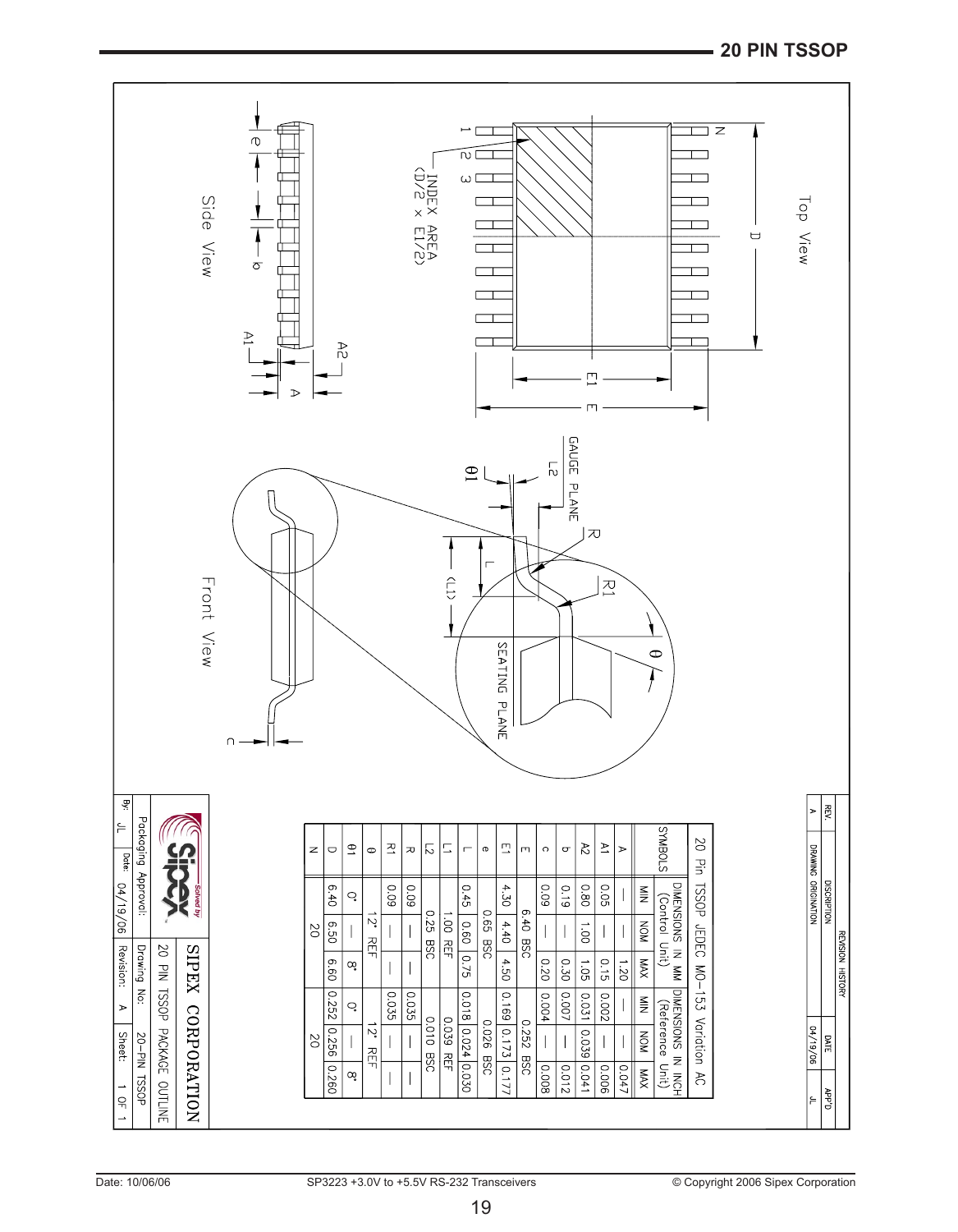#### **20 PIN SSOP**

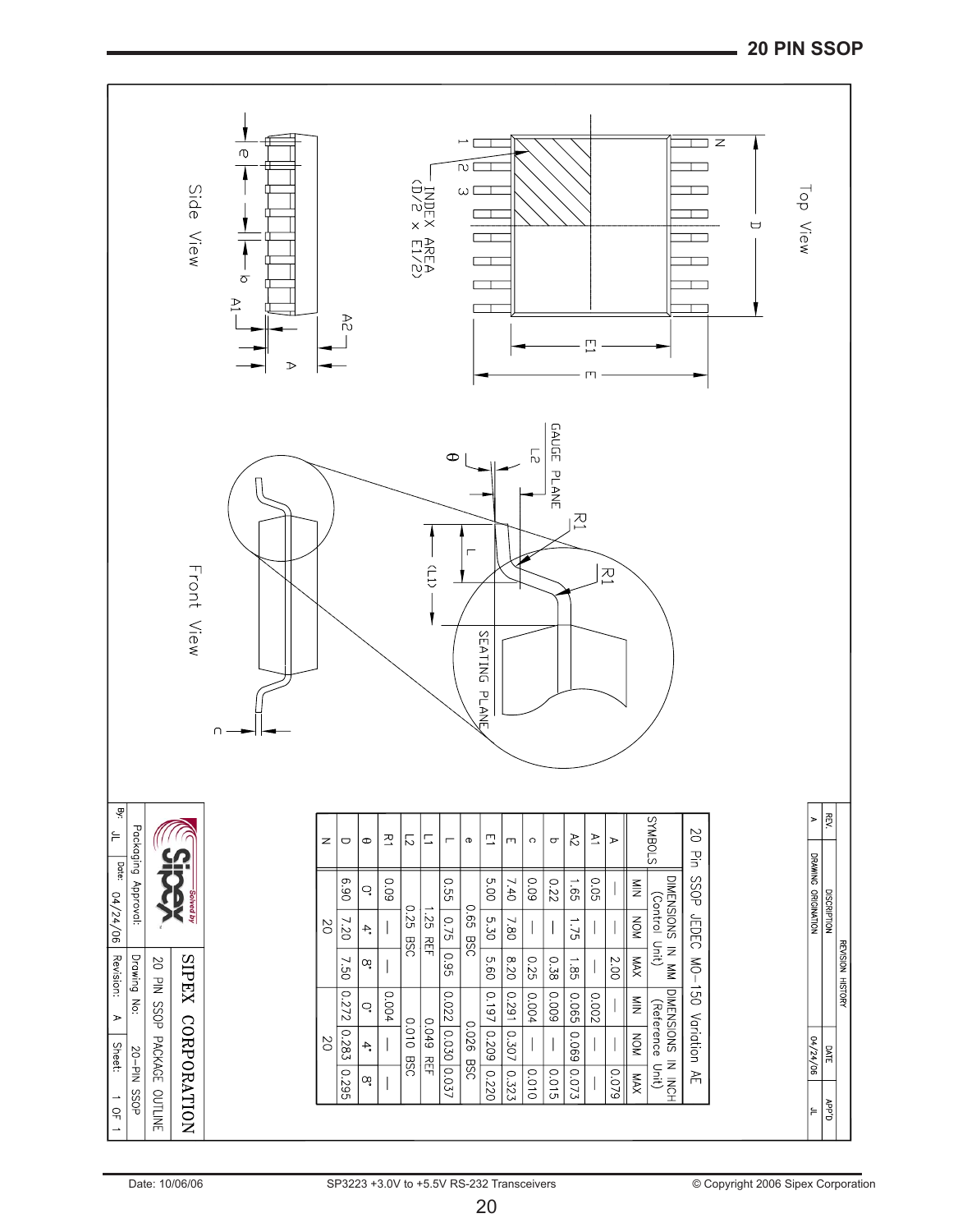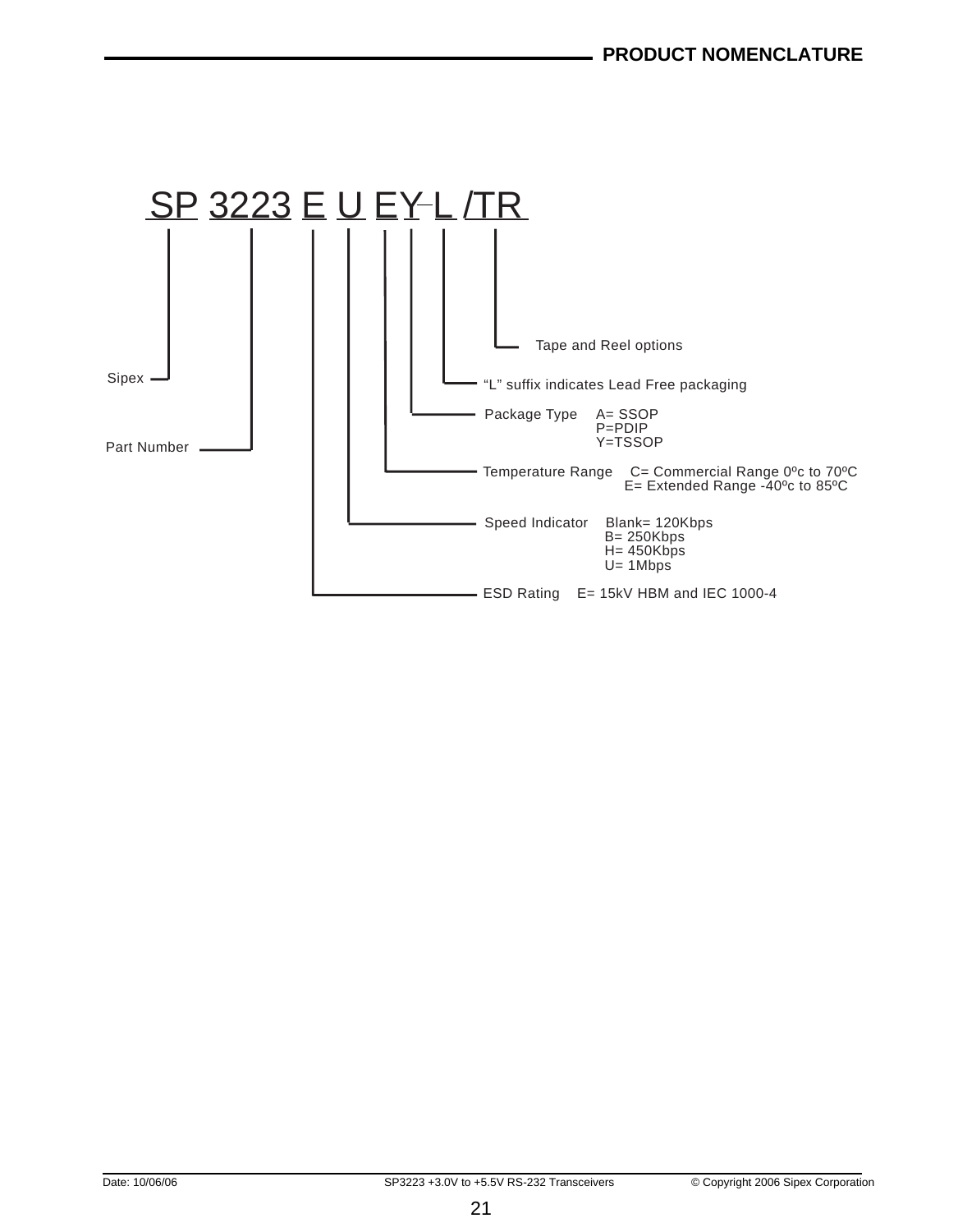# **ORDERING INFORMATION**

| <b>Part Number</b> | <b>Temperature Range</b> | <b>Package Types</b> |
|--------------------|--------------------------|----------------------|
|                    |                          |                      |
|                    |                          |                      |
|                    |                          |                      |
|                    |                          |                      |
|                    |                          |                      |
|                    |                          |                      |
|                    |                          |                      |
|                    |                          |                      |
|                    |                          |                      |
|                    |                          |                      |
|                    |                          |                      |
|                    |                          |                      |
|                    |                          |                      |
|                    |                          |                      |
|                    |                          |                      |
|                    |                          |                      |
|                    |                          |                      |
|                    |                          |                      |
|                    |                          |                      |
|                    |                          |                      |
|                    |                          |                      |
|                    |                          |                      |
|                    |                          |                      |
|                    |                          |                      |
|                    |                          |                      |
|                    |                          |                      |
|                    |                          |                      |
|                    |                          |                      |
|                    |                          |                      |
|                    |                          |                      |
|                    |                          |                      |
|                    |                          |                      |
|                    |                          |                      |

Available in lead free packaging. To order add "-L" suffix to part number.

Example: SP3223EUEY/TR = standard; SP3223EUEY-L/TR = lead free

 $/TR = Tape$  and Reel

Pack quantity is 1,500 for SSOP, TSSOP and WSOIC.

> CLICK HERE TO ORDER SAMPLES